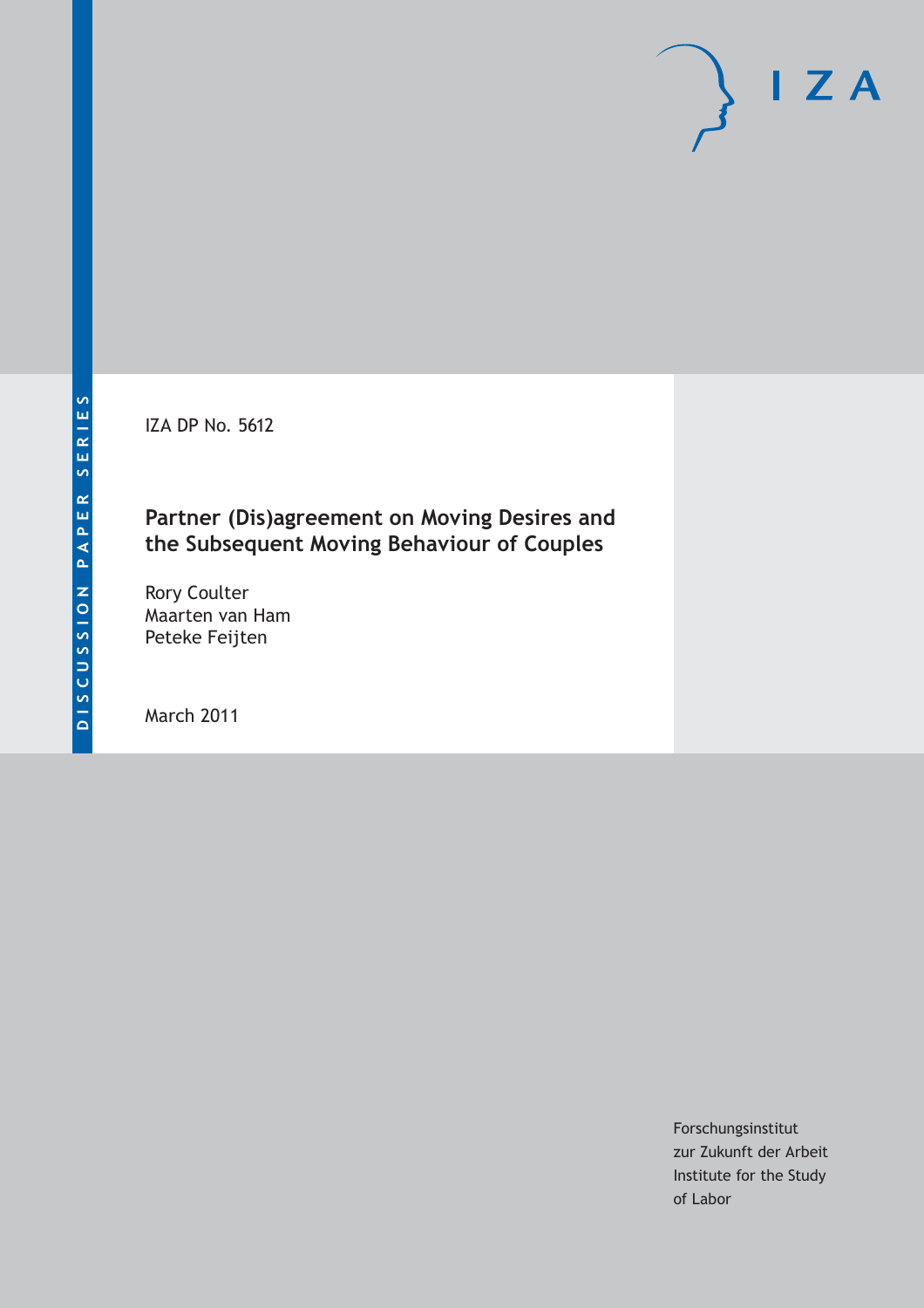# **Partner (Dis)agreement on Moving Desires and the Subsequent Moving Behaviour of Couples**

# **Rory Coulter**

*University of St Andrews* 

# **Maarten van Ham**

*University of St Andrews and IZA* 

# **Peteke Feijten**

*University of St Andrews* 

Discussion Paper No. 5612 March 2011

IZA

P.O. Box 7240 53072 Bonn Germany

Phone: +49-228-3894-0 Fax: +49-228-3894-180 E-mail: iza@iza.org

Any opinions expressed here are those of the author(s) and not those of IZA. Research published in this series may include views on policy, but the institute itself takes no institutional policy positions.

The Institute for the Study of Labor (IZA) in Bonn is a local and virtual international research center and a place of communication between science, politics and business. IZA is an independent nonprofit organization supported by Deutsche Post Foundation. The center is associated with the University of Bonn and offers a stimulating research environment through its international network, workshops and conferences, data service, project support, research visits and doctoral program. IZA engages in (i) original and internationally competitive research in all fields of labor economics, (ii) development of policy concepts, and (iii) dissemination of research results and concepts to the interested public.

IZA Discussion Papers often represent preliminary work and are circulated to encourage discussion. Citation of such a paper should account for its provisional character. A revised version may be available directly from the author.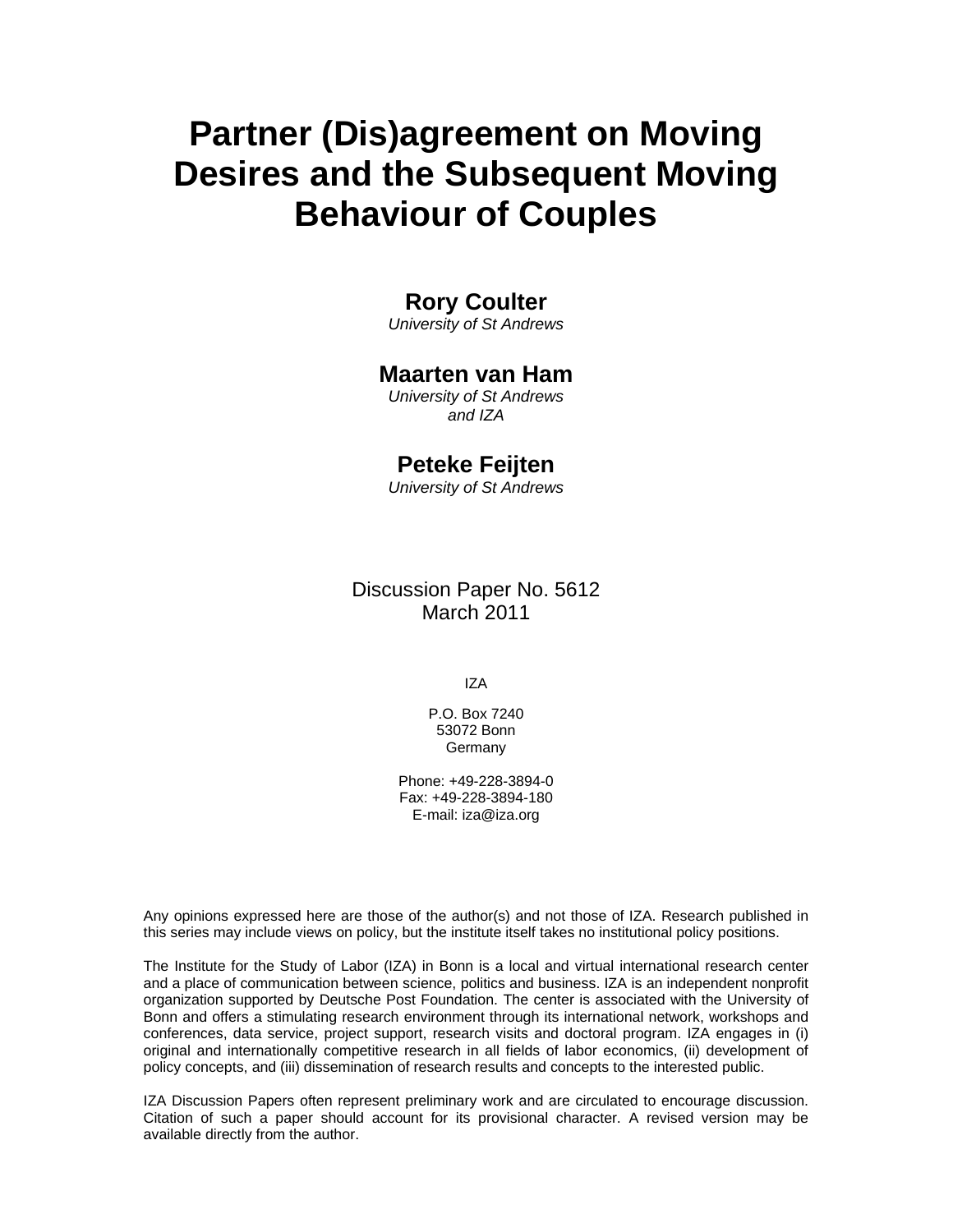IZA Discussion Paper No. 5612 March 2011

# **ABSTRACT**

# **Partner (Dis)agreement on Moving Desires and the Subsequent Moving Behaviour of Couples**

Residential mobility decisions are known to be made at the household level. However, most empirical analyses of residential mobility relate moving behaviour to the housing and neighbourhood satisfaction and pre-move thoughts of individuals. If partners in a couple do not share evaluations of dwelling or neighbourhood quality or do not agree on whether moving is (un)desirable, ignoring these disagreements will lead to an inaccurate assessment of the strength of the links between moving desires and actual moves. This study is one of the first to investigate disagreements in moving desires between partners and the subsequent consequences of such disagreements for moving behaviour. Drawing on British Household Panel Survey (BHPS) data, we find that disagreement about the desirability of moving is most likely where partners also disagree about the quality of their dwelling or neighbourhood. Panel logistic regression models show that the moving desires of both partners interact to affect the moving behaviour of couples. Only 7.6% of couples move if only the man desires to move, whereas 20.1% of shared moving desires lead to a subsequent move.

JEL Classification: J61, R21, R23

Keywords: residential mobility, household decision making, moving desires, partner disagreements, satisfaction

Corresponding author:

Rory Coulter Centre for Housing Research School of Geography and Geosciences University of St Andrews Irvine Building, North Street St Andrews, Fife, KY16 9AL United Kingdom E-mail: rcc28@st-andrews.ac.uk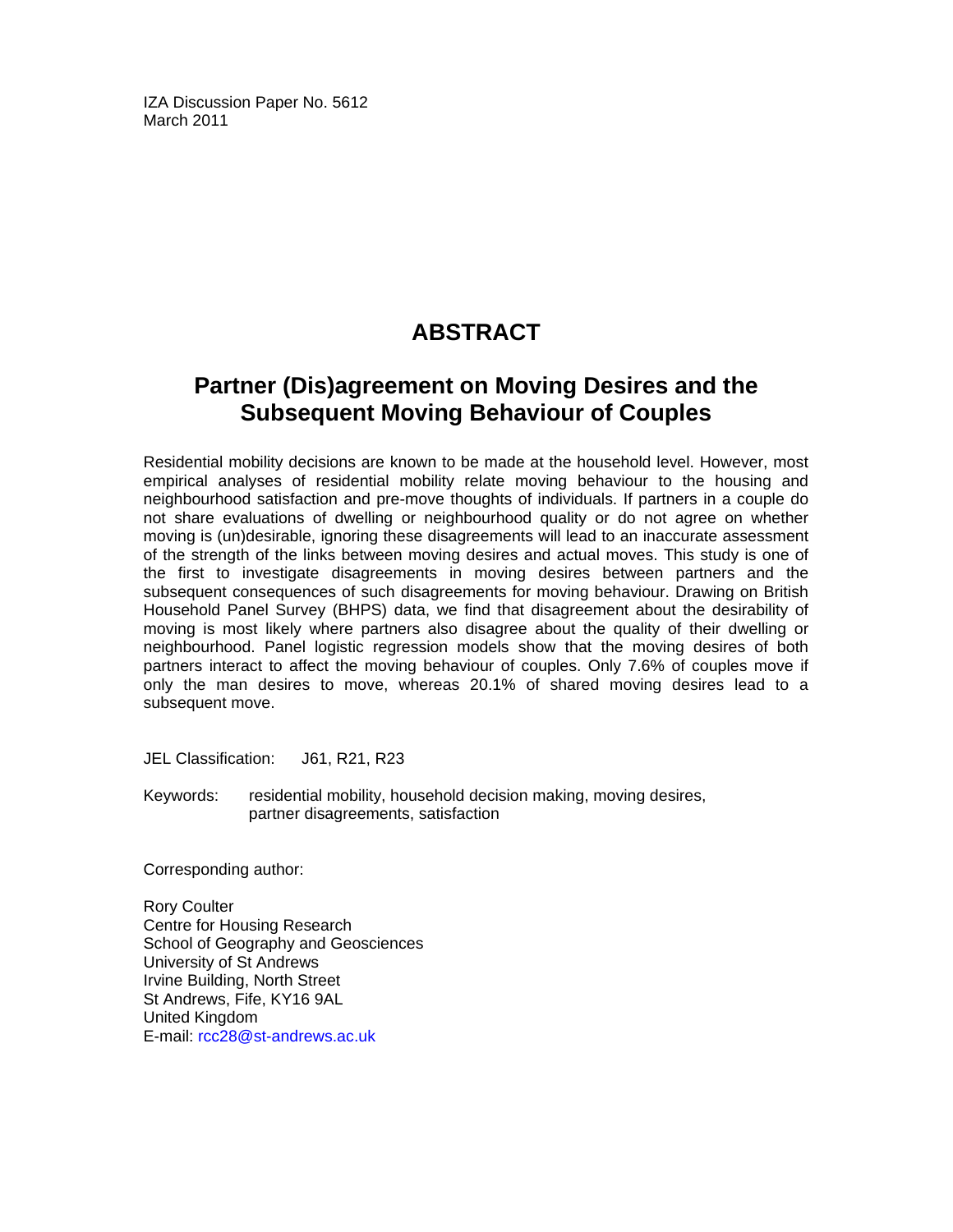## **INTRODUCTION**

Since the publication of Rossi's *Why Families Move* in 1955, a large literature seeking to understand the residential mobility process has developed (Dieleman, 2001). There is a tension within this body of work between conceptual models of how households make moving decisions, and empirical tests of these models conducted at the individual scale. Conceptual models of residential mobility argue that moving is a household response to housing stress, which is generated when there is disequilibrium between a household's housing and locational requirements and their current housing situation (Clark and Ledwith, 2006). This stress can build up gradually and generate dissatisfaction, which in turn stimulates the sequential expression of moving desires, intentions and expectations (see Kley, 2010; Lu, 1999; Lu, 1998; Rossi, 1955). Many studies implicitly assume that these pre-move thoughts are shared by all household members. Disequilibrium can also be produced more rapidly by life events such as union formation or dissolution, childbirth or changes in employment status. Such events can alter the linear decision making process, stimulating the formation of non-standard combinations of pre-move thoughts or disrupting the plans of the household (De Groot *et al.*, 2011). Providing the household possesses sufficient resources and providing there are accessible vacancies within the destination housing and labour markets, pre-move thoughts may eventually lead to an actual move (Mulder and Hooimeijer, 1999).

 Problematically, existing empirical analyses of the mobility process have typically linked the pre-move thoughts of *individuals* to the subsequent moving behaviour of *households*. Many studies treat individuals as independent actors, ignoring that many people live and move together in households. Although valid for singles, this approach is less appropriate when examining the moving behaviour of couples or nuclear families. Some studies address this problem by selecting only one member of each household, linking their pre-move thoughts to the household's subsequent behaviour (see De Groot *et al.*, 2011; Kan, 1999; Lu, 1999; Lu, 1998). This approach still assumes that the views of one individual can 'represent' the household unit, or that the desires of one person carry such weight as to largely determine household behaviour.

 Insights from other conceptual frameworks suggest that considering the pre-move thoughts of both partners may enhance our understanding of the moving behaviour of couples. Despite offering conflicting explanations of why households move, both the human capital and gendered mobility literatures emphasise that couples and families make moving decisions at the household level (see Cooke, 2008a; Van der Klis and Mulder, 2008). Both partners typically have a say in whether the household moves, with qualitative evidence showing that moving decisions are often made jointly through bargaining, negotiation and trade-offs (Abraham *et al.*, 2010; Bailey *et al.*, 2004; Seavers, 1999). Given that moving decisions can be optimal for the household but not for all individuals within it, it seems likely that partners will often disagree about whether or not moving is desirable.

 In the UK, preliminary empirical evidence suggests that just over 20% of couples do not share moving desires (Ferreira and Taylor, 2009). Barring some initial explorations by Buck (2000) and Ferreira and Taylor (2009), very little is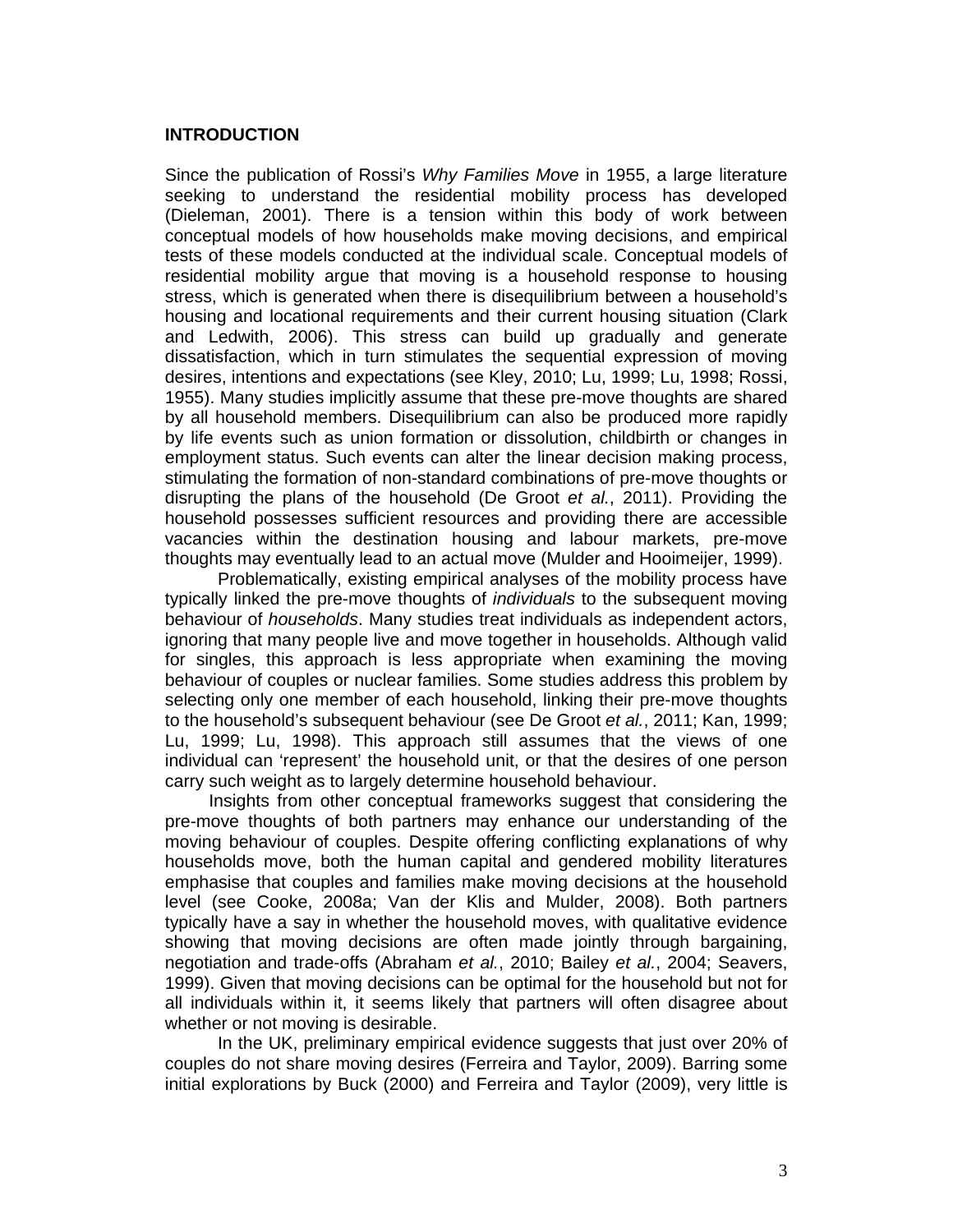known about which couples are more likely to experience moving desire disagreements or whether such disagreements affect subsequent moving behaviour. It seems likely that the desires of both partners interact to condition the subsequent mobility of a couple, with moves less likely to occur if only one partner desires to move than if this desire is shared. Failing to consider the thoughts of both partners may therefore partially explain why many longitudinal studies find that a large proportion of individuals desiring, intending or expecting to move fail to subsequently relocate (eg. Buck, 2000; De Groot *et al.*, 2011; Kan, 1999).

This study is one of the first to investigate which couples are more likely to disagree about whether moving is desirable and whether such disagreements have consequences for subsequent moving behaviour. We analyse the moving propensity of couples using 8 waves of British Household Panel Survey (BHPS) data and panel logistic regression models, taking into account (dis)agreements on evaluations of housing and neighbourhood quality and (dis)agreements on moving desires and expectations.

# **BACKGROUND**

Stress-threshold models of mobility explain moving behaviour as a household adjustment to increases in housing stress. Housing stress is thought to be generated when the dwelling and/or neighbourhood in which a household resides no longer meet the needs and preferences of its members (Feijten and Van Ham, 2009). Households decide to move in response to rising stress, attempting to relocate to a new dwelling which better satisfies their changing needs, desires and aspirations (Brown and Moore, 1970; Rossi, 1955; Wolpert, 1965). Disequilibrium between current and desired housing consumption can occur rapidly, as events in the life careers of household members (such as union formation or dissolution, childbirth or changes in employment status) alter the household's housing needs and preferences (Mulder and Hooimeijer, 1999). Housing stress can also arise more gradually, producing dissatisfaction with the household's dwelling or neighbourhood before triggering the initiation of the moving process (see Lu, 1999; Speare *et al.*, 1975).

There is a growing literature exploring the decision making process that leads to individuals moving home. This process is typically conceptualised as comprising a series of steps (Kley, 2010). The initial response to housing stress and dwelling and/or neighbourhood dissatisfaction consists of expressing a desire to move. Such moving desires are relatively unconstrained, as individuals do not necessarily assess the feasibility of moving in detail before expressing a desire to move (De Groot *et al.*, 2011; Van Ham and Feijten, 2008). As a result, moving desires are known to be closely associated with expressions of dwelling and neighbourhood dissatisfaction (Landale and Guest, 1985; Speare *et al.*, 1975). As commitment to moving increases, and providing that actually moving seems possible, individuals may then express intentions or plans to move (Kley, 2010). The final decision making step consists of expressing an expectation of moving, with actually moving likely to follow (Sell and De Jong, 1983). Progressing through these decision making stages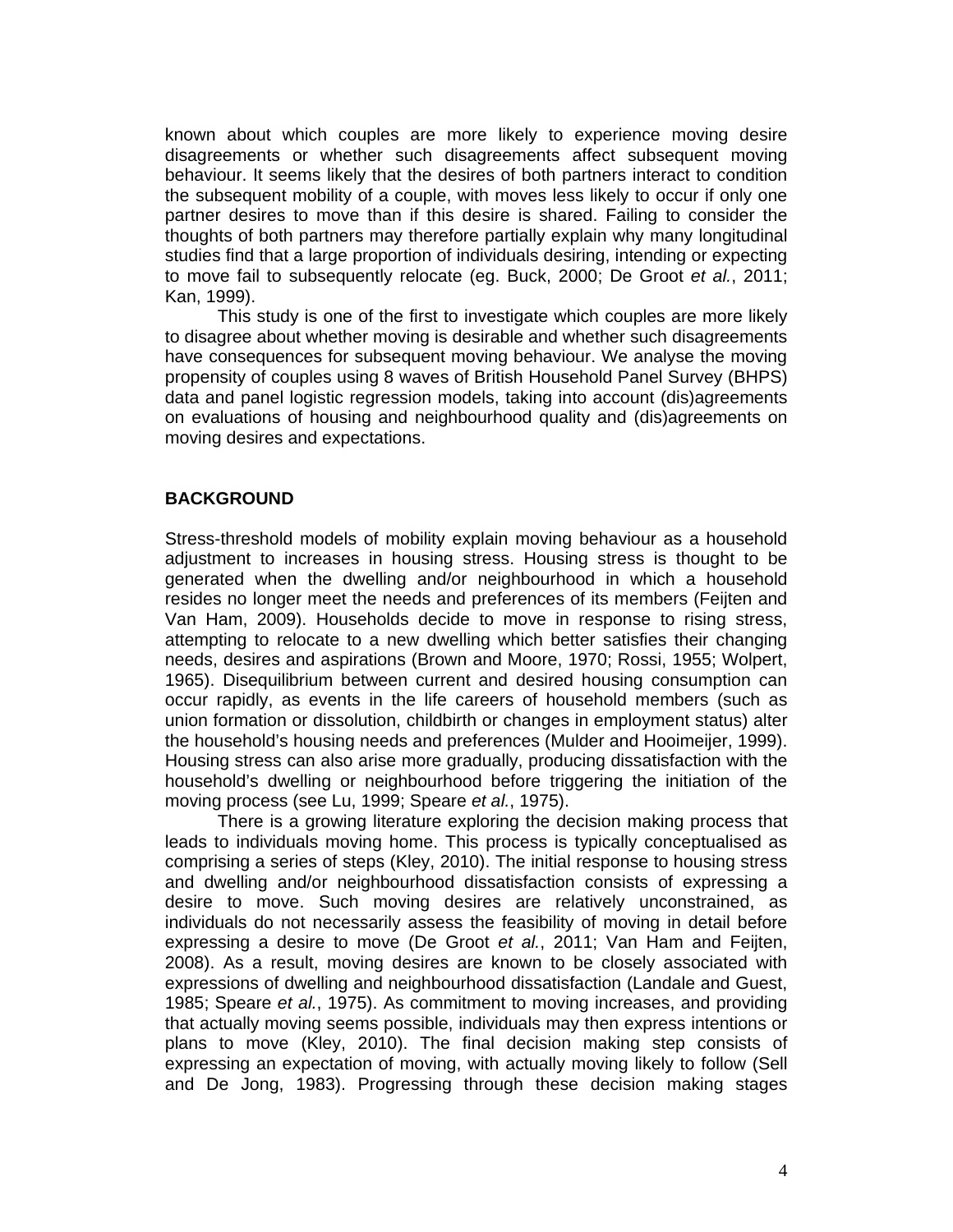requires a greater commitment to moving and an increasing certainty that actually moving is possible with each stage. Progression may be impeded if the individual judges that they lack the resources to actually move or if they perceive few accessible opportunities within the wider housing market (Mulder and Hooimeijer, 1999). Unplanned life events such as losing a job or union dissolution may also force individuals to change their mind about moving or alter the urgency with which a move is required (De Groot *et al.*, 2011). This means that the decision making process is not always strictly linear. It is therefore important to consider combinations of pre-move thoughts to build a more accurate picture of how moving decisions are made (Sell and De Jong, 1983).

Problematically, empirical mobility studies have typically focused upon linking these *individual* pre-move thoughts and expressions of dwelling and neighbourhood satisfaction, to subsequent *household* behaviour. This ignores that many households are made up of multiple individuals, each with their own desires, needs and aspirations. The classic works of Rossi (1955), Brown and Moore (1970) and Speare *et al.* (1975) tackled this problem by arguing (or assuming) that households behave as cohesive units, with all household members sharing the same thoughts about moving. Empirically this led Rossi (1955) and Speare *et al.* (1975) to take the opinions of one adult individual in each household as indicative of the views of all household members. The assumption that household members fully agree on whether moving is (un)desirable was problematic in the 1950s and 1960s (although moves were more often determined by the demands of the man's job than they are today), but is even less appropriate nowadays. As gender parity has increased since the 1970s, the needs of both partners are increasingly taken into account when deciding to move (Smits *et al.*, 2003). For most contemporary couples, we can no longer assume that "the decision to move is made by a single decision maker and that the often complicated interplay of interests within a household with regard to the decision to move and the choice of an alternative location can be ignored" (Speare *et al.*, 1975: 175).

To better understand how pre-move thoughts affect household moving behaviour, we need to consider the pre-move thoughts of both partners in couples. Bailey *et al.* (2004) argue that households can be considered as a network of socially and geographically 'linked lives'. While singles can act upon their own moving desires, decision making for couples is more complex, as the interests of both partners must be considered. Cross-national evidence from qualitative studies indicates that this complexity leads couples to make moving decisions cooperatively, through bargaining and negotiation (Abraham *et al.*, 2010; Hiller and McCaig, 2007; Seavers, 1999). This may be particularly difficult for spatially constrained dual earner couples and couples with children. Given that partners can have very different ideas about the desirability of a move, and may evaluate the quality of their dwelling and neighbourhood differently, disagreements about whether moving is desirable can occur. This may force trade-offs and concessions to be made by one or both partners for the sake of the household (see Jarvis, 1999; Seavers, 1999). The moving desires of both partners are therefore likely to affect the moving propensity of couples. Failing to consider this possibility may partly explain why many studies find only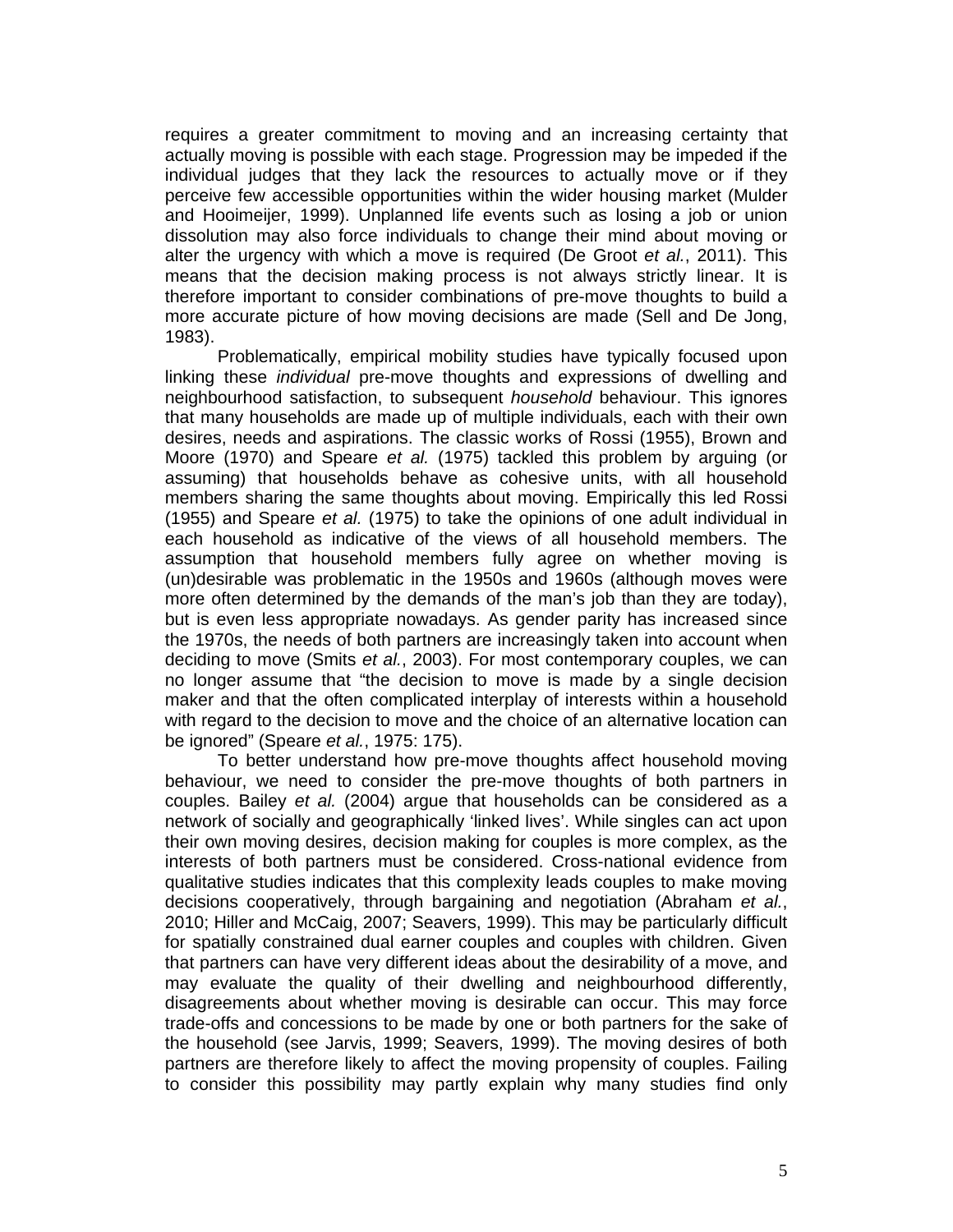relatively weak links between individual moving desires and subsequent moving behaviour. Considering the pre-move thoughts of both partners will therefore increase the precision of empirical models investigating moving behaviour.

As empirical analyses linking pre-move thoughts to actual moving behaviour generally consider the thoughts of only one partner, little is currently known about the occurrence or consequences of intra-household disagreements in moving desires. As moving desires are closely linked to perceived housing stress and dissatisfaction, we might expect partners who disagree about the subjective quality of their dwelling and neighbourhood to be more likely to disagree about the desirability of moving. As a result we can hypothesise that: *1) Partners are more likely to disagree about whether moving is desirable if they do not share subjective evaluations of dwelling and neighbourhood quality.* 

 It is likely that partner disagreement on moving desires is also related to the levels of commitment tying the couple together. Embarking upon major legal, emotional and financial commitments such as marriage, parenthood and homeownership restricts the freedom of the individuals involved, by constraining the future choices they are free to take (Feijten, 2005). As a result, individuals typically only select themselves into such commitments when they perceive a stable, shared future (Feijten, 2005). Given that the highly committed have chosen to restrict their future options and are likely to have been a couple for longer, we might expect such couples to be unlikely to disagree about whether moving is desirable. Less committed couples may feel less pressure to compromise or adjust their desires for the sake of their relationship, thereby making them more likely to disagree about whether moving is desirable. Such couples may also tend to be younger and therefore at more dynamic and divergent points in their life courses. This leads us to hypothesise that: *2) Partners are more likely to disagree about whether moving is desirable if they possess fewer joint commitments.*

Empirical evidence demonstrates that individuals desiring a move are more likely to actually move than those with no moving desire (Buck, 2000; Ferreira and Taylor, 2009). With the exception of these preliminary studies, little is known about how the interaction in moving desires between partners affects their subsequent moving behaviour. To the best of our knowledge there are no studies investigating how partner disagreements in moving desires, expectations and evaluations of dwelling and neighbourhood quality combine to affect subsequent moving behaviour. It can be expected that couples are much more likely to move if they share a desire to move than if they disagree or particularly if neither desires to move. Therefore we can hypothesise that: *3) Couples are least likely to move if neither partner desires to move and are most likely to move if a move is desired by both partners; 4) Couples are less likely to move if only one partner desires to move than if both partners desire to move.* 

In the event of disagreements, little is known about which partner's moving desire is most likely to be realised. While Rabe and Taylor (2010) found that the moving behaviour of couples was more strongly affected by whether the woman (dis)liked the neighbourhood, the possible mediating effects of moving desires were not considered (see Landale and Guest, 1985; Speare *et al.*, 1975). Therefore it seems important to develop an understanding of whether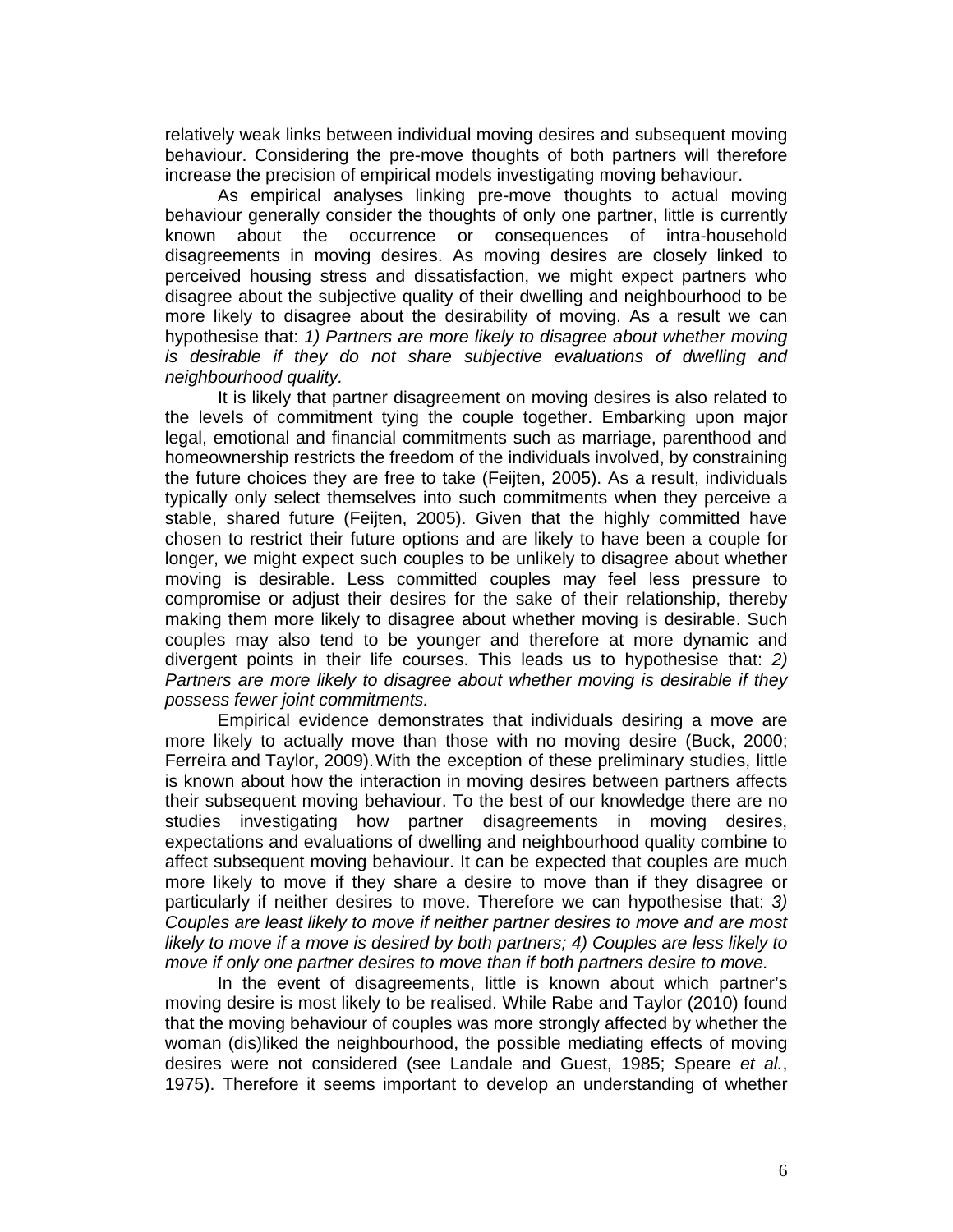men are more able to realise their desires than women, as argued by traditional migration theory (Hiller and McCaig, 2007). To do this we test a fifth hypothesis: *5) Couples are more likely to move if only the man desires to move than if only the woman desires to move.*

# **DATA AND METHODS**

This study uses data from the British Household Panel Survey (BHPS). The BHPS is a panel survey initiated in 1991, when a nationally representative sample of 10,300 individuals in 5,500 UK households were selected and interviewed (Berthoud, 2000; Taylor *et al.*, 2010). These individuals have been re-interviewed annually on a wide range of topics, with additional households added to the panel from Scotland, Wales and Northern Ireland in 1999 and 2001. In addition to possessing a large sample surveyed over many time points, the BHPS is ideal for this project for two main reasons. The first key advantage of the BHPS is that it gathers information about moving desires and expectations from all adults living with a sample member. This enables the construction of variables indicating (dis)agreements in moving desires and expectations between partners living in couples. A second advantage of the BHPS is its comparatively low attrition rate (Berthoud, 2000). While movers are known to be more likely to drop out of the sample than non-movers, the BHPS typically records whether individuals have moved even if they were not reinterviewed (Buck, 2000). This enables us to retain these cases in our analyses of actual moving behaviour.

This study makes use of a person-year file based on eight waves of the BHPS covering the years 1998-2006. Earlier waves could not be used as information on moving expectations was not gathered until 1998. Wave 11 (2001) cases were excluded as housing satisfaction information was not gathered during this survey sweep. Given the aims of this paper, the research population consisted of individuals who had an identified and opposite sex 'lawful spouse' or 'live-in partner' in their household. A very small number of person-years where the partners lived in an institution were excluded, as these couples are unlikely to have independent housing careers. Person-years where key household information was missing (such as housing tenure or income) were removed. Cases were also dropped where it was impossible to compute household level similarity or (dis)agreement variables, as only one partner had responded to the relevant survey question. A small proportion of respondents replying that they 'did not know' whether they desired or expected to move were treated as having no desire or expectation of moving. This is because these individuals appear not to have given moving much thought. In addition, analysis was restricted to couples that stayed intact between two consecutive waves.

Couples were defined as 'movers' if both changed their place of residence between *t* and *t+1* and they remained in the same household and relationship. Likewise, couples were defined as 'stayers' if neither moved and they remained partners. This procedure is more appropriate than just comparing marital status across waves to check for relationship changes, as individuals may not change marital status but may change partner between waves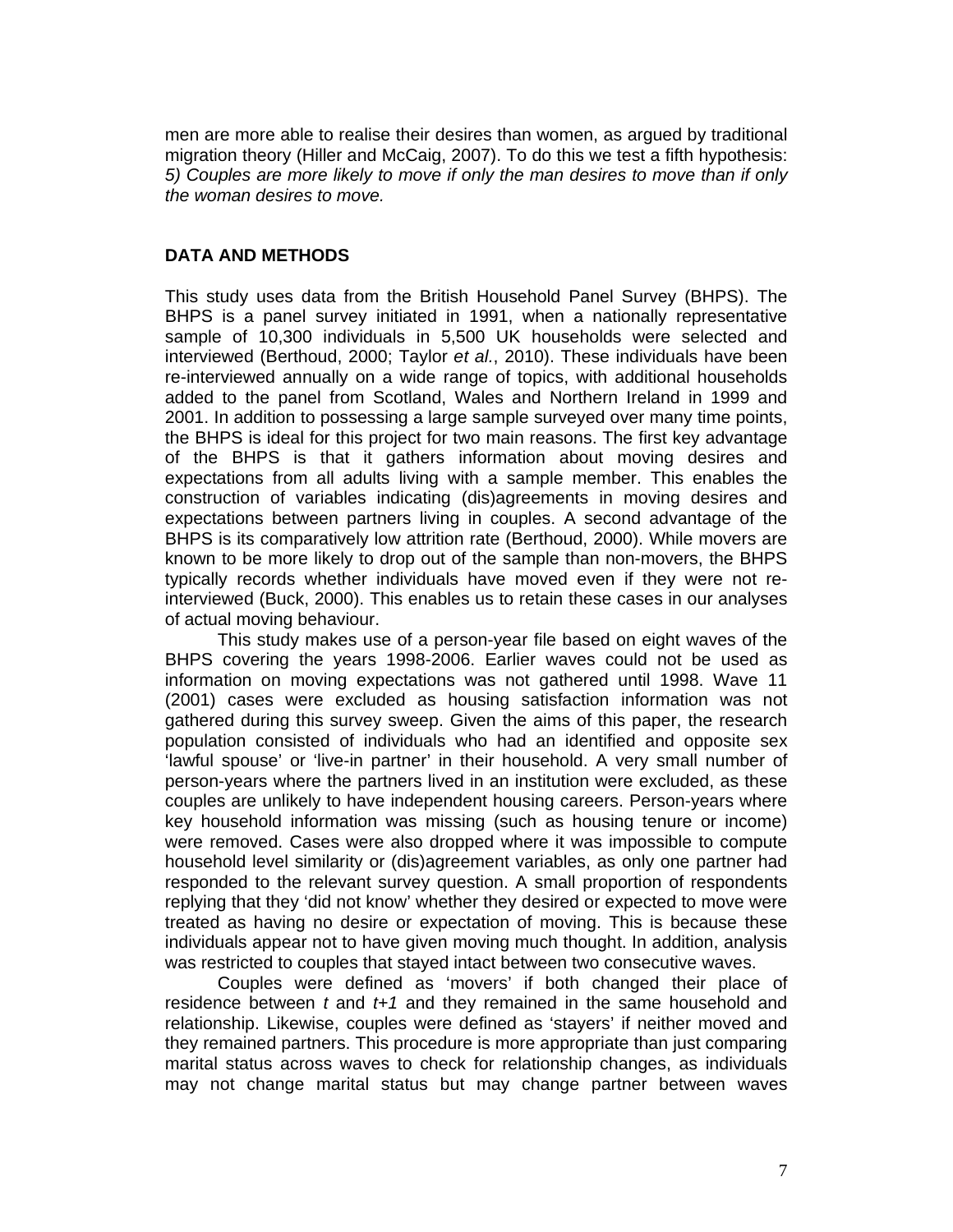(particularly if they cohabit). Longer observation intervals for identifying a move (for example over the subsequent 2 or 3 years) were rejected due to the phrasing of the survey questions, which explicitly obtained the respondent's moving expectations over the next year. In addition, using longer observation windows would ignore that the respondent's expressed desires and expectations may have changed at the intervening waves. If only one partner moved or both partners moved but to different households, the couple were assumed to have separated and these person-years were omitted (see Cooke, 2008a for a similar sample selection procedure). After transforming the personyear file into a couple-year format, 30,617 couple-years remained, provided by 6,675 couples over an average of 4.6 waves.

To address the first research aim, cross-tabulations linked various household level independent variables to the occurrence of disagreements in moving desires between partners. To investigate the effects of disagreements on the subsequent moving behaviour of couples, random effects (panel) logistic regression models were used (Hsiao, 2003). The dependent variable in these models is a binary variable indicating whether the household moved over the subsequent survey year (0=no move, 1=move). The control variables in these models contain lagged values, with transition variables measuring the occurrence of life events (such as changes in employment status) between the observation of moving desires at *t* and moving behaviour at *t+1*. Table 1 provides a summary of all variables used in these analyses. Panel models are valuable in longitudinal research as they account for the non-independence of observations (as couple-year cases are nested within couples).

\*\*\*Table 1 about here\*\*\*

# **RESULTS**

### **The occurrence of disagreements**

The descriptive results presented in Table 1 and Figure 1 confirm that it is important to consider the pre-move thoughts of both partners in couples. Partners often disagree about whether a move is desired (19.11% of cases) or expected (4.36% of cases). Figure 1 shows how partner (dis)agreement on moving desires and actual mobility rates varies with the age of the older partner in the couple. Disagreements appear to occur fairly consistently across the life course, although younger couples are more likely to disagree than older couples. While total agreement rates remain fairly stable, the composition of this agreement shifts from desiring to move to not desiring to move as age increases. It is important to note that the actual mobility rate is consistently lower than the proportion of couples where one or both partners desire to move (sum of disagree and both desire). This suggests that many people may be unable to act upon their moving desires.

\*\*\*Figure 1 about here\*\*\*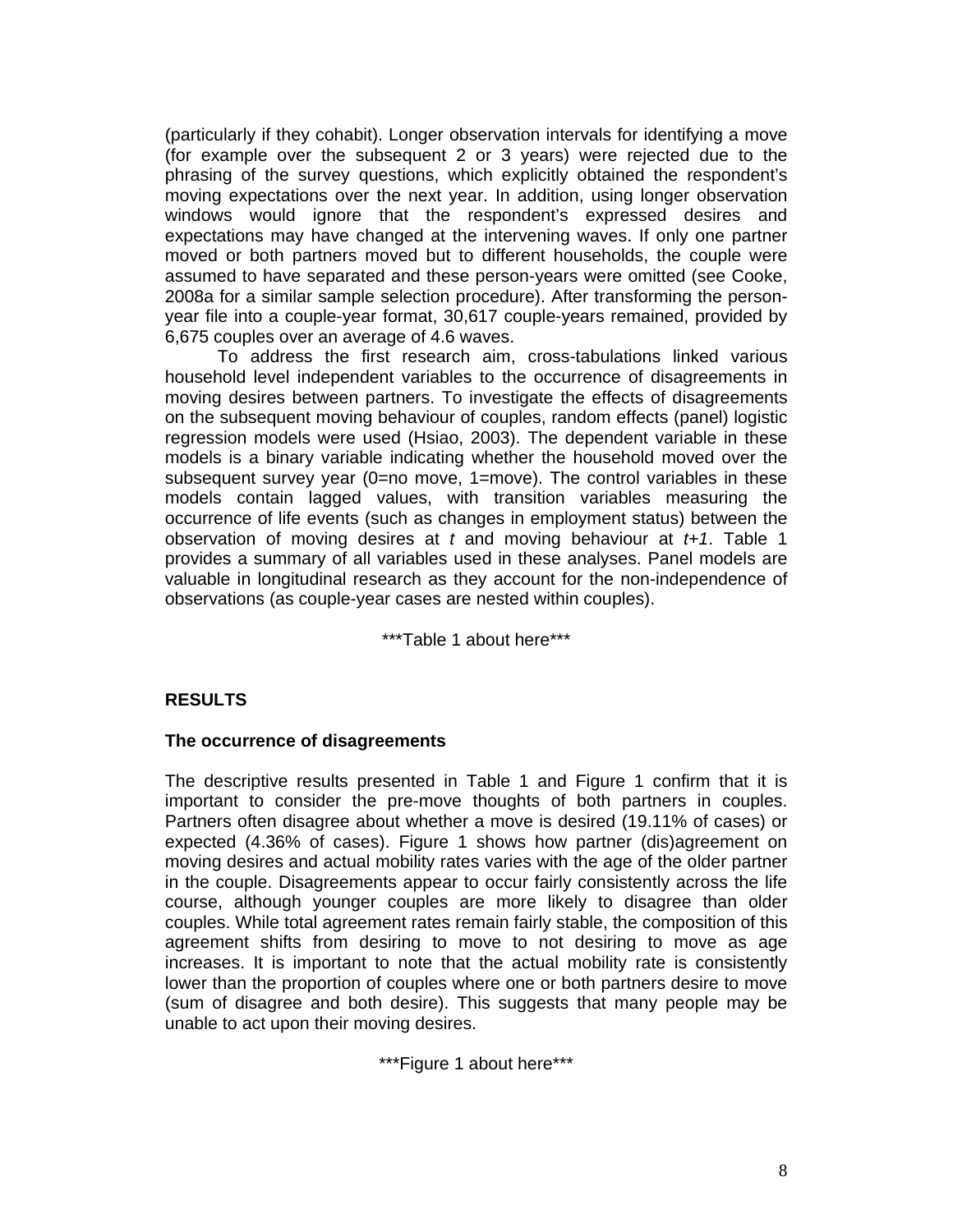Table 2 presents data on the associations between partner similarity and (dis)agreement on moving desires. The results provide only weak support for the idea that partners who are demographically and socioeconomically more similar to one another are less likely to disagree about whether moving is desirable. The age gap separating partners appears unrelated to the propensity for partners to disagree about whether moving is desirable, although couples separated by the largest age gaps are slightly more likely to disagree. Ethnically mixed couples are more likely to disagree than ethnically homogenous couples, despite the idea that only more committed individuals are willing to enter into such unions. A gap in educational levels between partners seems unrelated to (dis)agreement on moving desires. Both dual and single earner couples are more likely to disagree than couples where neither partner is employed. This is probably a proxy age effect, as non employed couples tend to be retired.

## \*\*Table 2 about here\*\*\*

The results in the lower section of Table 2 provide preliminary support for the hypothesis that disagreement about whether moving is desirable is more likely when partners also disagree about the quality of their dwelling or neighbourhood. Disagreements are most likely to occur if the partners already disagree about whether they are satisfied with their dwelling or dislike their neighbourhood. Further analysis (not shown) reveals that it is almost always the partner who is unhappy with their dwelling or neighbourhood who desires to move. This suggests that individual moving desires are stimulated by personal subjective evaluations of dwelling and neighbourhood conditions (Landale and Guest, 1985; Rossi, 1955), This interpretation is further supported by the strong links between shared negative evaluations (particularly of the neighbourhood) and shared desires to move: more than 96% of couples who agree on disliking the neighbourhood also share a desire to move. Couples who disagree about their housing or neighbourhood conditions also often agree that moving is desirable. This suggests that people often take their partner's happiness with their current location into account when expressing their own moving desires.

### \*\*\*Table 3 about here\*\*\*

Table 3 presents descriptive results linking the level of shared commitments to the relationship to moving desire (dis)agreements. There is somewhat mixed support for the commitment hypothesis, which proposed that possessing fewer joint commitments is associated with a greater propensity for partners to disagree about the desirability of moving. Disagreements are more likely among cohabiters than married couples, with cohabiters also much more likely to agree that moving is desirable. This suggests that age may be driving these correlations, as cohabiters are typically younger than married couples (Feijten and Van Ham, 2010). Disagreements also appear to be more common for couples with children, with the incidence of disagreement generally increasing with the age of the children (while agreement that moving is desirable simultaneously drops) (see also Ferreira and Taylor, 2009). This suggests that although families with children are fairly immobile, it is common for one or both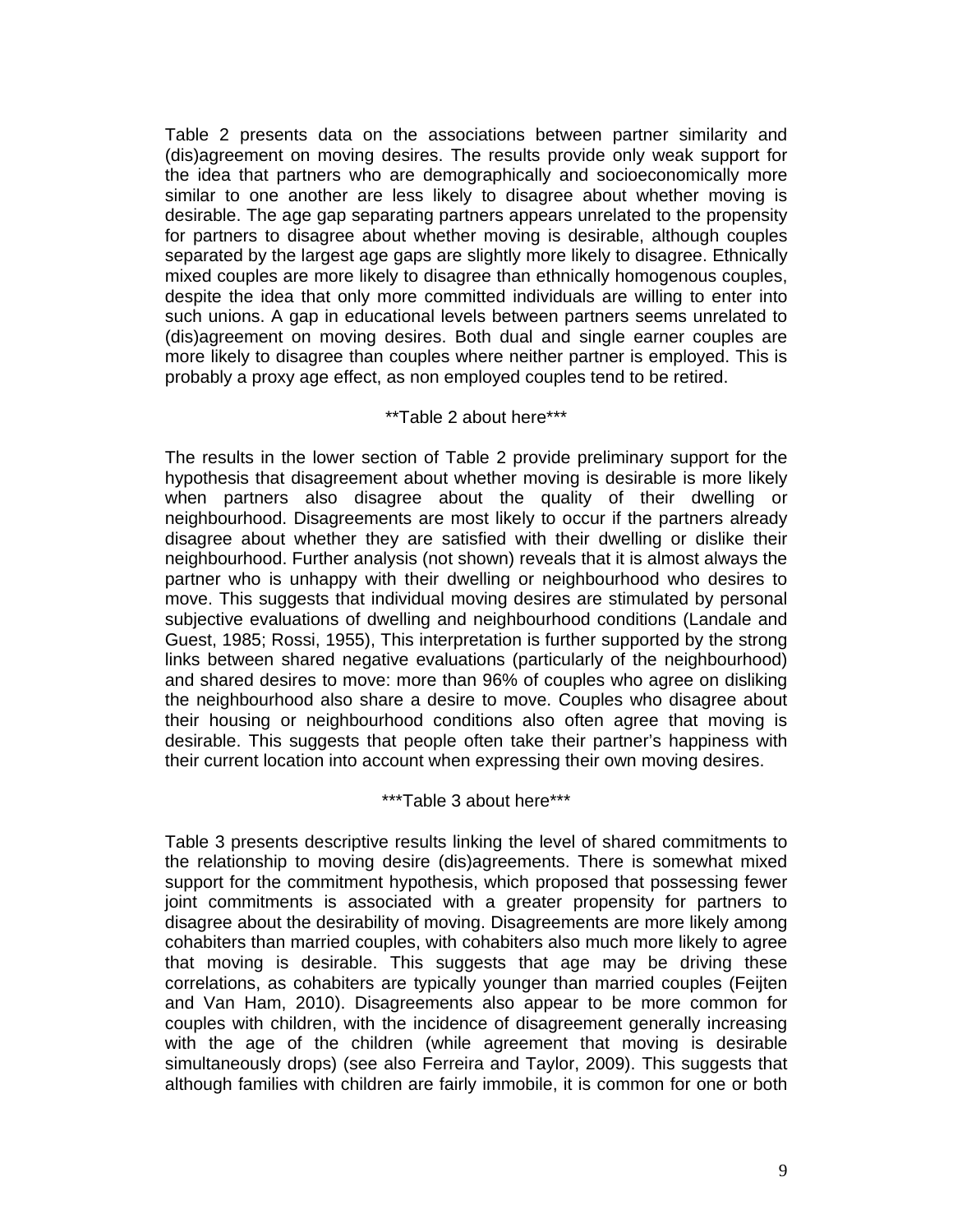partners to still desire to move. There is also some evidence that tenure commitments are linked to desire disagreements. Highly committed homeowning couples disagree in 18.55% of cases, whereas disagreements are slightly more common amongst renting couples (just over 21%). Given that selection into home ownership is facilitated by wealth accumulation with age, it may be that the older average age of homeowners is driving these correlations (see Figure 1).

Overall we have found little convincing evidence that levels of partner similarity are associated with moving desire disagreements. We did find support for the first hypothesis that disagreement about whether moving is desirable is more likely if partners disagree about the quality of their dwelling or neighbourhood. These findings provide initial support for conceptual models of residential mobility decision making (see Lu, 1999). There is also some support for hypothesis 2, suggesting that greater levels of commitment are associated with a reduced propensity to disagree about whether moving is desirable.

## **Desire disagreements and actual moving behaviour**

Table 4 contains descriptive results testing the third and fourth hypotheses. The results indicate that taking the moving desires of both partners into account more accurately predicts whether couples subsequently move. This is at the heart of this paper's contribution to the literature. The upper section of Table 4 links the desires of only the male partner to the couple's moving behaviour over the next year. Ignoring the views of the female partner, these results show that 15.90% of couples where the male desires to move also actually move.

 The lower section of the table reveals however that the likelihood of the male partner's desire to move being realised is heavily dependent upon the views of his partner. If only the male partner desires to move, then a move occurs in only 7.57% of cases. If both partners desire to move then a move occurs in over 20% of cases. These findings support the hypothesis that moving desires are most likely to be realised if shared by both partners. The results also demonstrate that linking only one partner's desires to the actual moving behaviour of the couple leads to inaccurate estimates of how strongly desires are associated with actual moves. Shared moving desires are much more likely to be realised than desires which are not shared.

\*\*\*Table 4 about here\*\*\*

Table 5 contains the results from five panel logistic regression models estimating the likelihood of couples making joint moves. These models enable robust hypothesis testing, by controlling for the effects of background characteristics known to affect mobility. Our main interest is in how partner (dis)agreements in evaluations of housing and/or neighbourhood quality, moving desires and moving expectations, affect the moving propensity of couples. It is possible that interview conditions may have affected our measurements of (dis)agreements. It is likely that disagreements are less likely to be expressed if both partners are interviewed together. Further analysis revealed that partners are somewhat more likely to disagree if they completed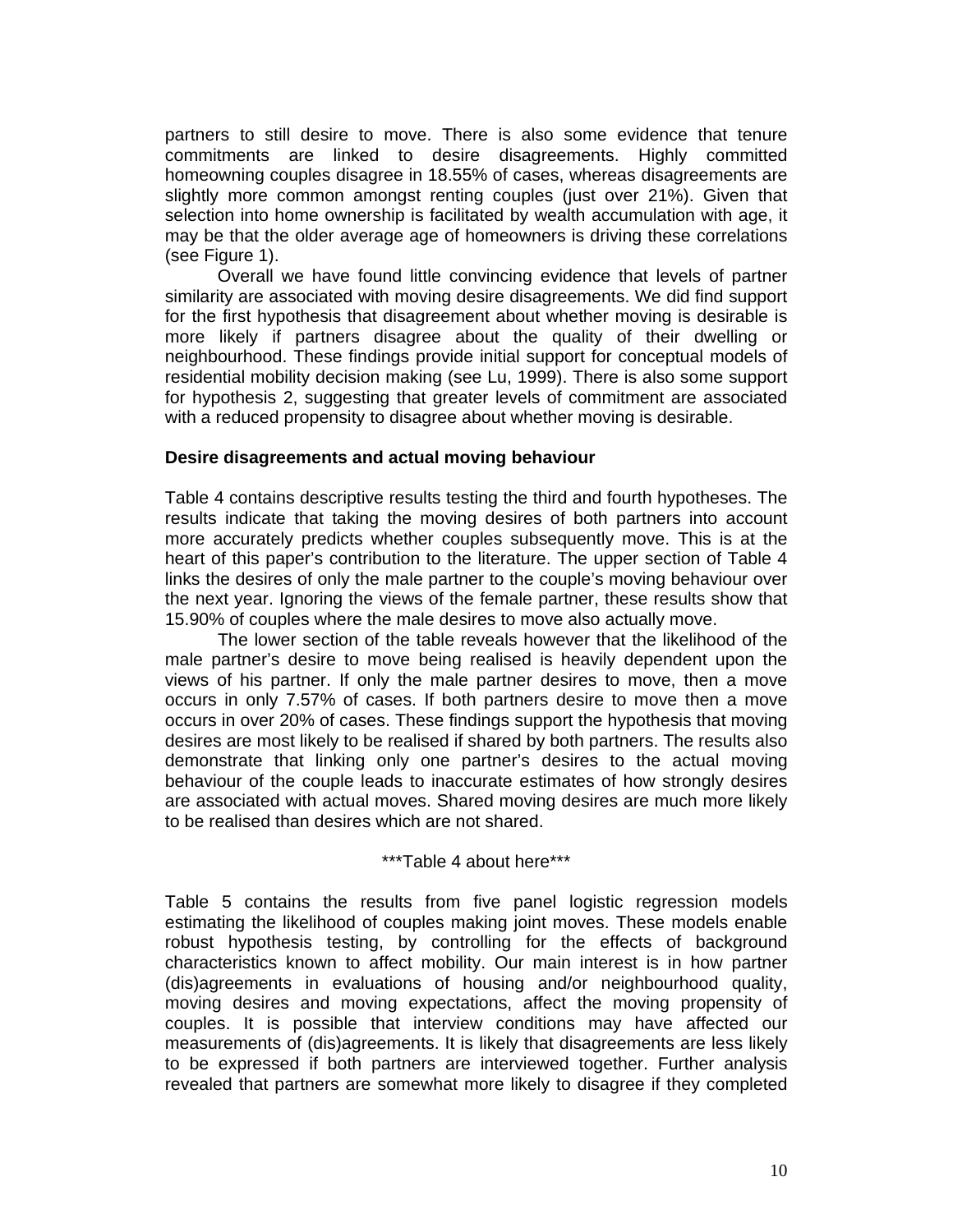the relevant section of the interview separately than if they were interviewed together. As partners were not interviewed separately in approximately 50% of cases, we may undercount disagreements in our analyses. To ensure that our results are robust, the models were rerun with a variable indicating the interview conditions included as an extra control. The model results were almost identical to the models without this control variable (results not shown).

Model 1 includes only housing dissatisfaction and neighbourhood assessments as independent variables. The model shows that couples are more likely to move if one or especially both partners are dissatisfied with their dwelling or dislike their neighbourhood. Consistent with Rabe and Taylor's (2010) findings, moves are more likely to occur if only the woman dislikes the neighbourhood than if only the man dislikes the neighbourhood.

These parameters remain strong and significant when a range of control variables (but without moving desires and expectations) are added in Model 2. In general the control variables have the effects anticipated from the literature, apart from the negative coefficient of the cohabitation dummy (although this is not significant). The propensity to move decreases with age, and couples with children are less likely to move than those without (particularly if the children are school age or older). Changes in the number of children in the household do not appear significantly linked to mobility. High levels of education are associated with a higher probability to move, while single and particularly dual earner couples are less likely to move than couples where neither partner is employed. Interestingly, reductions in the number of people in employment are also associated with moving. This may be due to moves related to retirement. With higher levels of income the likelihood of moving increases. Private renters are more likely to move than those in other housing tenures, while room stress is also associated with a greater propensity to move. The longer people stayed in their current dwelling, the less likely they are to move. Further analyses (not shown here) demonstrate that there is little evidence of any significant regional or period effects on moving behaviour.

\*\*\*Table 5 about here\*\*\*

Model 3 only includes the moving desires and expectations of both partners. The results support both hypotheses 3 and 4. Desiring to move is associated with a greater propensity to actually move, particularly if this desire is shared between partners. Shared moving expectations are very strongly linked to mobility, although moves are also likely if only expected by one partner (especially if the woman expects to move). The effects of moving desires and expectations remain stable when control variables are included in Model 4. Most of the control variable parameters are similar to those in Model 2, although there are some minor changes in significance levels (for instance education level becomes insignificant). Model 4 fits the data much better than Model 2, as shown by the considerably lower log likelihood value in Model 4. This suggests that desires and expectations are more strongly linked to actual moves than evaluations of dwelling and neighbourhood conditions.

 Finally, Model 5 contains all variables included in the previous models. Most of the control variables have similar effects to those identified in the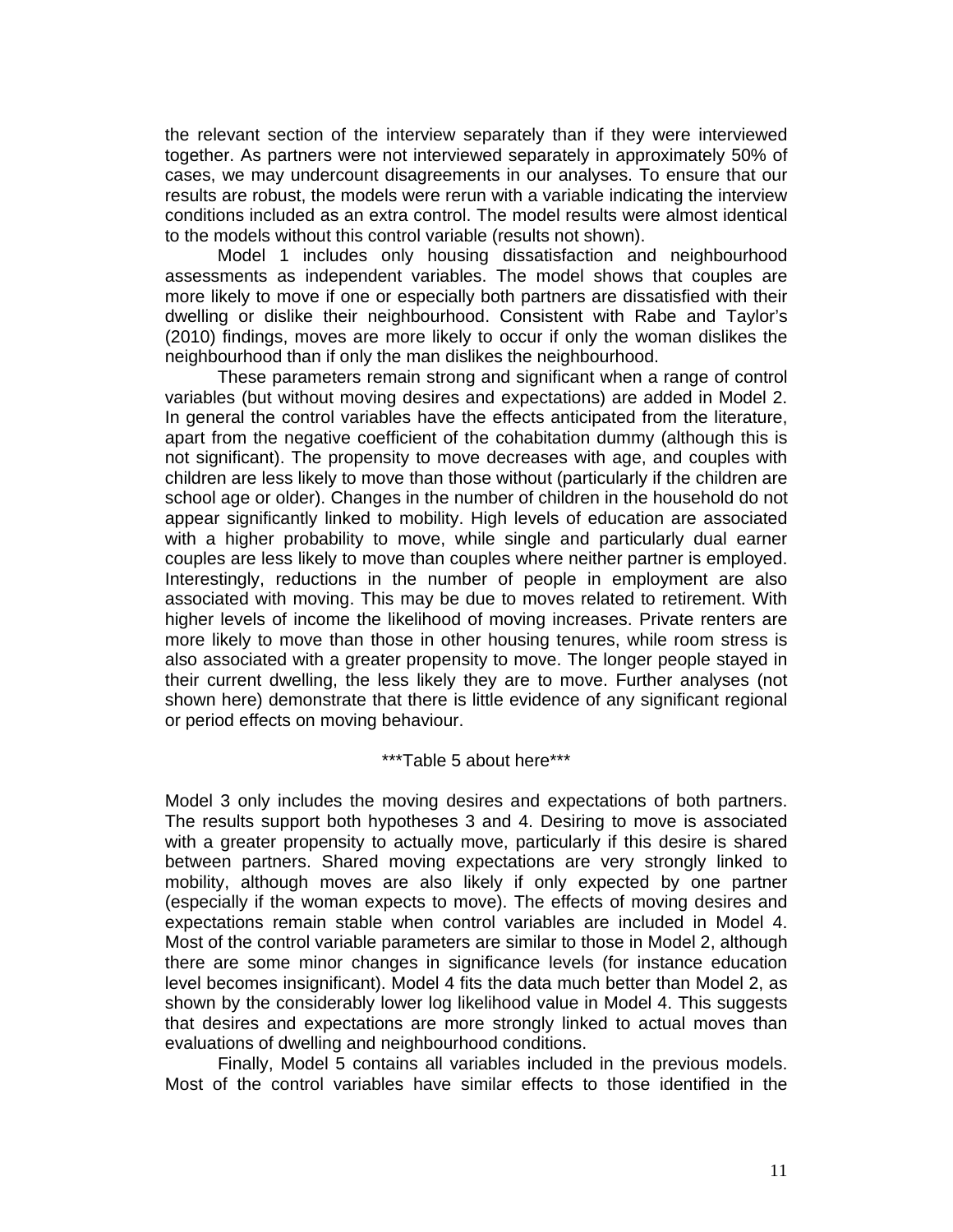previous models. The most important finding is that some of the effects of housing satisfaction and all of the effects of disliking the neighbourhood become insignificant when desires and expectations are included in the same model. This indicates that subjective evaluations of dwelling and neighbourhood conditions are associated with moving desires and expectations, with these desires and expectations in turn conditioning the propensity to move (Lee *et al.*, 1994; Rossi, 1955). Rabe and Taylor (2010) have previously reported that whether the female partner dislikes the neighbourhood has a particularly strong effect on whether the household subsequently moves. Our results nuance this finding, as it seems that this depends on how disliking the neighbourhood is translated into the moving desires and expectations of both partners. Interestingly, after also controlling for moving desires and expectations, couples remain significantly more likely to move if only one partner is dissatisfied with their dwelling. This may be because only shared housing dissatisfaction is strongly associated with moving desires (see Table 2).

The moving desire parameters continue to support the hypotheses. Moves are more likely to occur if desired by one partner than if neither partner desires to move, although shared desires most closely predict subsequent moves. In support of hypothesis 5 we find evidence of a gender effect, as men are more likely than women to realise their moving desires if they are unsupported by their partner. However, women appear to be better in predicting a move then men (see parameters for moving expectations). Again, this nuances Rabe and Taylor's findings (2010), as it is men who are more successful than women in translating a moving desire into an actual move.

Overall, the modelling results demonstrate the value of conducting analysis at the household level, taking into account the views of both partners. This study showed that it is important to consider the satisfaction and pre-move thoughts of both partners, as the impacts these factors have on actual mobility differs depending upon whether they are shared or held by only one partner. The results also support conceptual models of residential mobility, as dissatisfaction stimulates moving desires and expectations, which in turn affect actual moving behaviour (see Lu, 1999).

# **CONCLUSIONS**

This study contributed to the residential mobility literature by showing that it is important to take the views of both partners in couples into consideration when investigating the moving behaviour of couples and families. Most previous studies have implicitly or explicitly assumed that the views of an individual represent the views of all household members. Conceptually this is problematic, as moving decisions are known to be made at the household level through bargaining and negotiation between key decision makers (see Bailey *et al.*, 2004). As partners may not necessarily agree about whether moving is advantageous or desirable, we cannot assume that moving decisions involve consensus (see Jarvis, 1999; Seavers, 1999).

 The first aim of this paper was therefore to assess which couples are more likely to disagree about the desirability of moving. The results indicated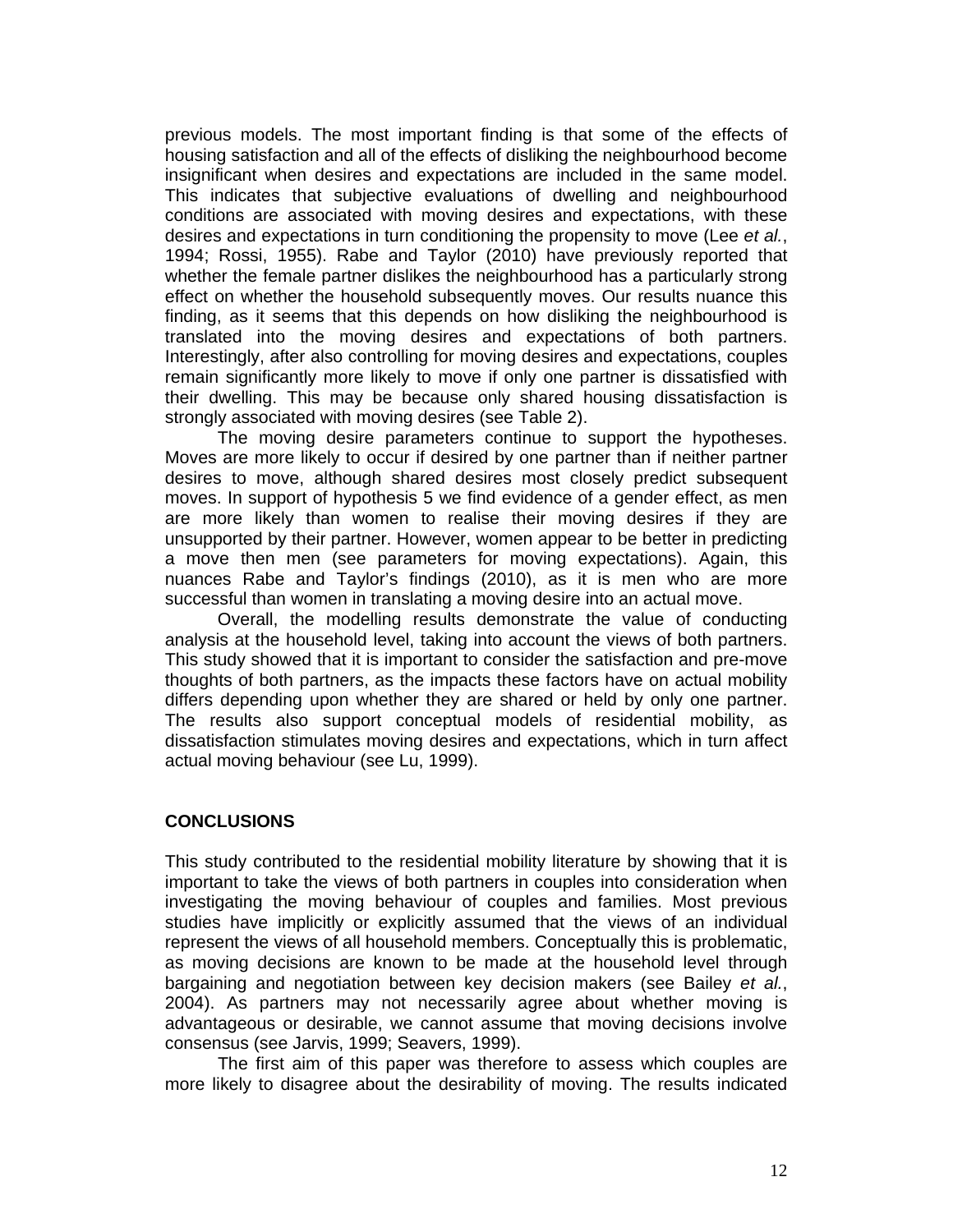that the level of demographic and socioeconomic similarity between partners has only weak links to the propensity for couples to disagree. Joint commitments appear to have a slightly stronger association with (dis)agreements, with those couples with fewer commitments (such as cohabiters and renters) slightly more likely to disagree. As disagreements in moving desires peak early in the life course, it is likely that this is an age effect (as commitments and relationship duration typically increase with age). Agreement on whether moving is desirable is strongly linked to agreements in subjective evaluations of dwelling and neighbourhood conditions. Couples are most likely to disagree about the desirability of moving if they already disagree about whether they are satisfied with their dwelling or whether they like their neighbourhood. Interestingly, couples are likely to agree that moving is desirable even when only one partner is unhappy with their dwelling or neighbourhood conditions. This indicates that people are willing to consider moving for the sake of their partner.

The second aim of the study was to investigate whether the likelihood of individuals realising their moving desires depends upon the moving desires of their partner. Given the one-year spacing of BHPS observations, it is possible that the moving desires of one or both partners changed without our knowledge in the interval between expressing their desires at time point *t* and the observation of their actual moving behaviour at *t+1*. Nevertheless, the results clearly demonstrate that the desires of both partners affect the moving propensity of couples. A desire to move is much more likely to be realised if shared by both partners. Consistent with previous research (see Cooke, 2008b), the results indicate that male moving desires are more likely to be realised than female moving desires in the event of a disagreement. This suggests that after controlling for satisfaction, men exert a greater influence on household moving decisions than women. This indicates that Rabe and Taylor's (2010) conclusion that moves are more likely to occur when the female partner dislikes the neighbourhood is only partially valid, as this effect is heavily mediated by moving desires and expectations.

This paper has demonstrated that the empirical analysis of mobility behaviour must draw more deeply upon residential mobility theory. Two key conceptual insights are of particular importance. Firstly, empirical analysis linking pre-move thoughts to subsequent moving behaviour needs to be conducted at the household level. The likelihood of an individual with a partner realising a desire to move is strongly influenced by whether or not their partner shares this desire. Adopting an individual level approach assumes consensus and ignores that decisions to move are made at the household level. Modelling household moving behaviour using only one individual's prior moving desires will therefore inaccurately assess the strength of the links between moving desires and actual moves. The second important conceptual insight concerns the linearity of the decision making process. Much recent research has shown that housing and neighbourhood dissatisfaction increases the propensity for individuals and households to make residential moves (eg. Diaz-Serrano and Stoyanova, 2010; Rabe and Taylor, 2010). Our results demonstrate that moving desires and expectations mediate most of these observed direct links between dissatisfaction and actual mobility, as Rossi originally proposed (see Landale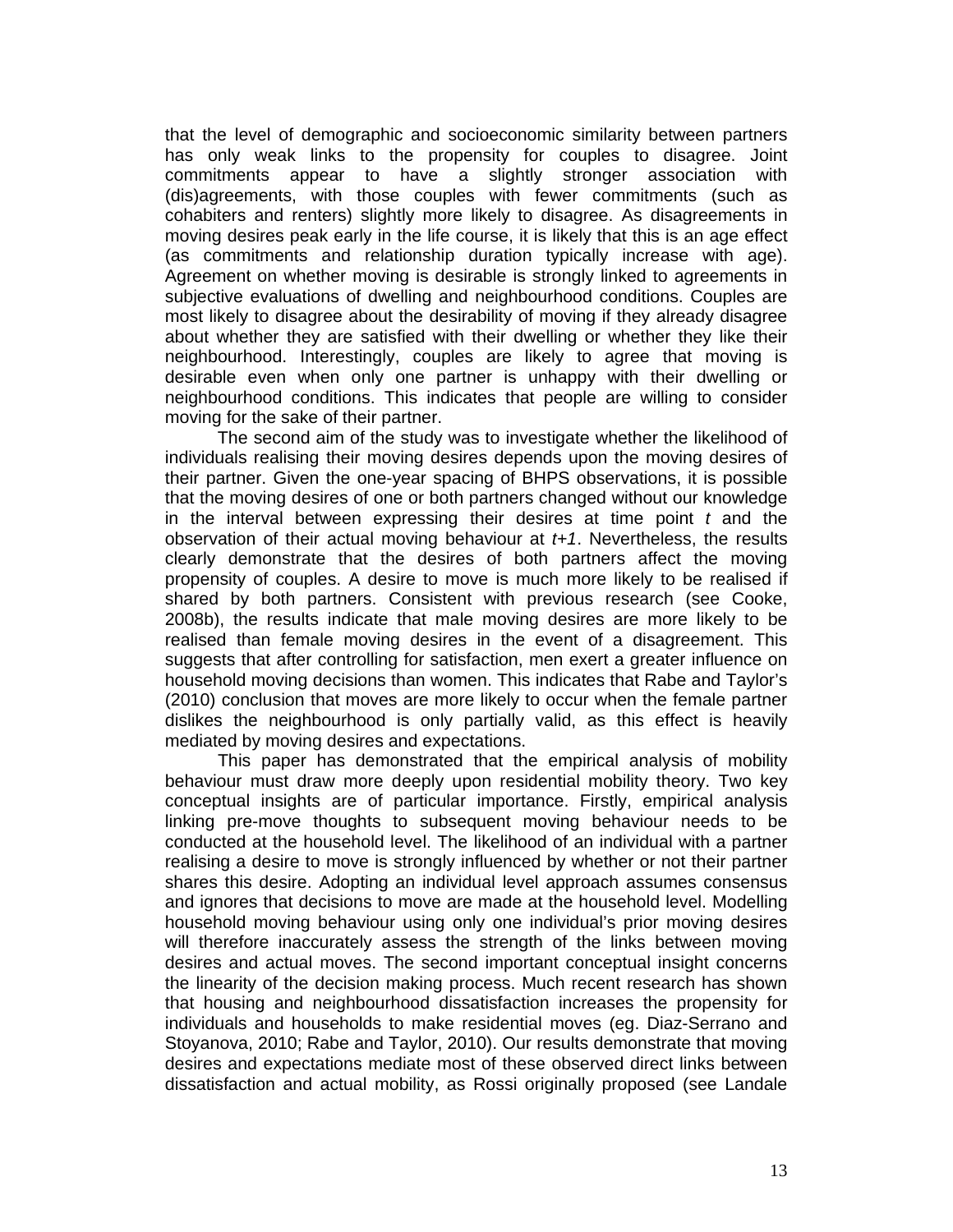and Guest, 1985; Lee *et al.*, 1994). To better understand why families move, we need to consider the satisfaction and prior moving desires of both partners in couples.

## **DISCLAIMER**

The data used in this study were made available through the ESRC Data Archive. The data were originally collected by the ESRC Research Centre on Micro-Social Change at the University of Essex (now incorporated within the Institute for Social and Economic Research). Neither the original collectors of the data nor the Archive bear any responsibility for the analyses or interpretations presented here.

# **REFERENCES**

Abraham M, Auspurg K, Hinz T. 2010. Migration decisions within dual-earner partnerships: a test of bargaining theory. *Journal of Marriage and Family* **72**: 876-892. DOI:10.1111/j.1741-3737.2010.00736.x.

Bailey AJ, Blake MK, Cooke TJ. 2004. Migration, care, and the linked lives of dual-earner households. *Environment and Planning A* **36**: 1617-1632. DOI:10.1068/a36198.

Berthoud R. 2000. Introduction: the dynamics of social change. In *Seven Years in the Lives of British Families*, Berthoud R, Gershuny J (eds.); Policy Press: Bristol; 1-20.

Brown LA, Moore EG. 1970. The intra-urban migration process: a perspective. *Geografiska Annaler. Series B, Human Geography* **52**: 1-13.

Buck N. 2000. Using panel surveys to study migration and residential mobility. In *Researching Social and Economic Change: The Uses of Household Panel Studies*. Rose D (eds.); Routledge: London; 250-272.

Clark WAV, Ledwith V. 2006. Mobility, housing stress, and neighborhood contexts: evidence from Los Angeles. *Environment and Planning A* **38**: 1077- 1093. DOI:10.1068/a37254.

Cooke TJ. 2008a. Gender role beliefs and family migration. *Population, Space and Place* **14**: 163-175. DOI:10.1002/psp.485.

Cooke TJ. 2008b. Migration in a family way. *Population, Space and Place* **14**: 255-265. DOI:10.1002/psp.500.

De Groot C, Mulder CH, Das M, Manting D. 2011. Life events and the gap between intention to move and actual mobility. *Environment and Planning A* **43**: 40-66. DOI:10.1068/a4318.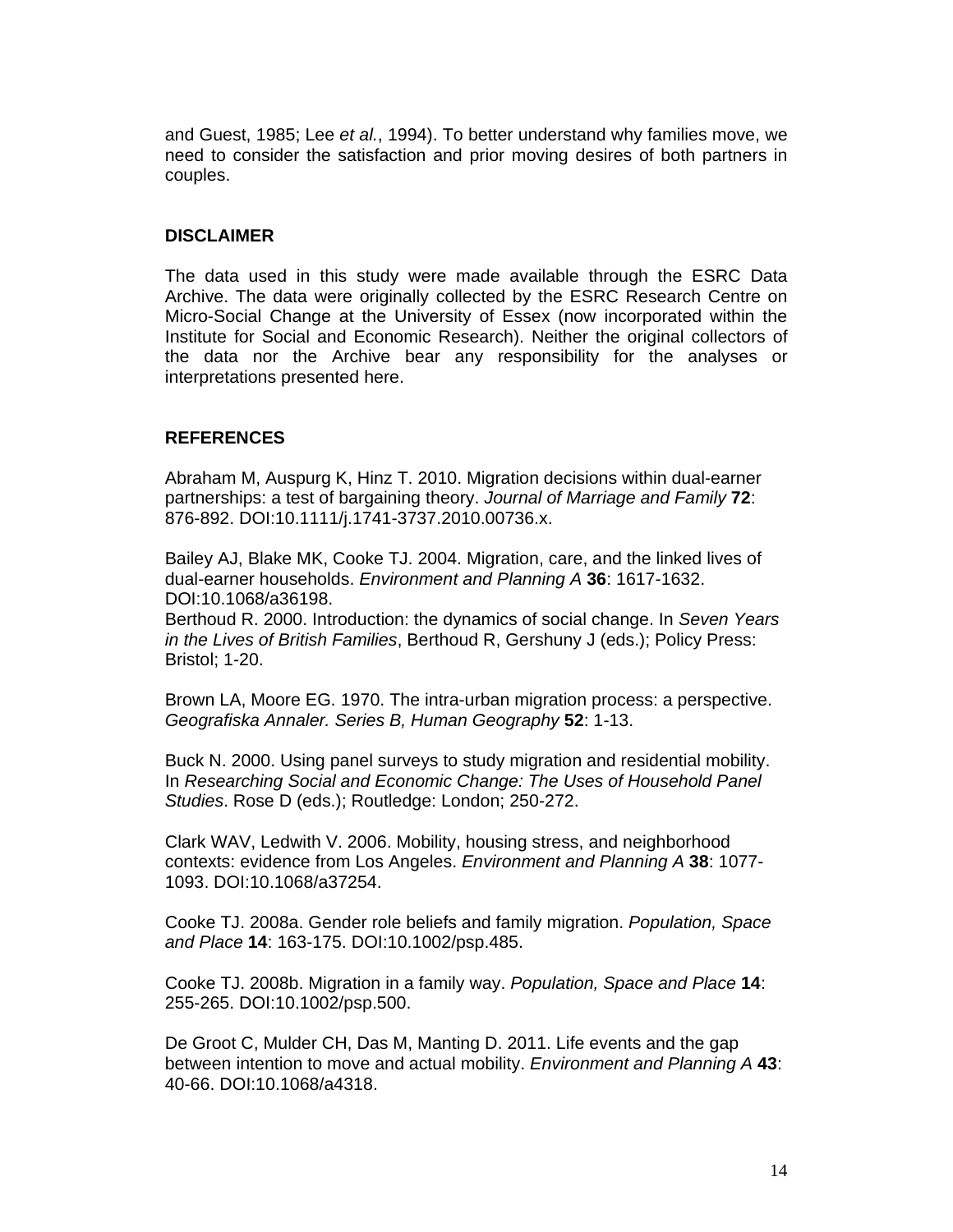Diaz-Serrano L, Stoyanova AP. 2010. Mobility and housing satisfaction: an empirical analysis for 12 EU countries. *Journal of Economic Geography* **10**: 661-683. DOI:10.1093/jeg/lbp045.

Dieleman FM. 2001. Modelling residential mobility: a review of recent trends in research. *Journal of Housing and the Built Environment* **16**: 249-265. DOI:10.1023/A:1012515709292.

Feijten P, van Ham M. 2010. The impact of splitting up and divorce on housing careers in the UK. *Housing Studies* **25**: 483 - 507. DOI:10.1080/02673031003711477.

Feijten P, van Ham M. 2009. Neighbourhood change... reason to leave? *Urban Studies* **46**: 2103-2122. DOI:10.1177/0042098009339430.

Feijten P. 2005. *Life Events and the Housing Career: A Retrospective Analysis of Timed Effects*. Eburon: Delft.

Ferreira P, Taylor M. 2009. Residential mobility, mobility preferences and psychological health. In *Changing Relationships*, Brynin M, Ermisch J (eds.); Routledge: Oxford; 161-179.

Hiller HH, McCaig KS. 2007. Reassessing the role of partnered women in migration decision-making and migration outcomes. *Journal of Social and Personal Relationships* **24**: 457-472. DOI:10.1177/0265407507077233.

Hsiao C. 2003. *Analysis of Panel Data (Second Edition).* Cambridge University Press: Cambridge.

Jarvis H. 1999. The tangled webs we weave: household strategies to coordinate home and work. *Work, Employment & Society* **13**: 225-247. DOI:10.1177/09500179922117926.

Kan K. 1999. Expected and unexpected residential mobility. *Journal of Urban Economics* **45**: 72-96. DOI:10.1006/juec.1998.2082.

Kley S. 2010. Explaining the stages of migration within a life-course framework. *European Sociological Review* **Advance Access** (published online 23rd May, 2010). DOI:10.1093/esr/jcq020.

Landale NS, Guest AM. 1985. Constraints, satisfaction and residential mobility: Speare's model reconsidered. *Demography* **22**: 199-222.

Lee BA, Oropesa RS, Kanan JW. 1994. Neighborhood context and residential mobility. *Demography* **31**: 249-270.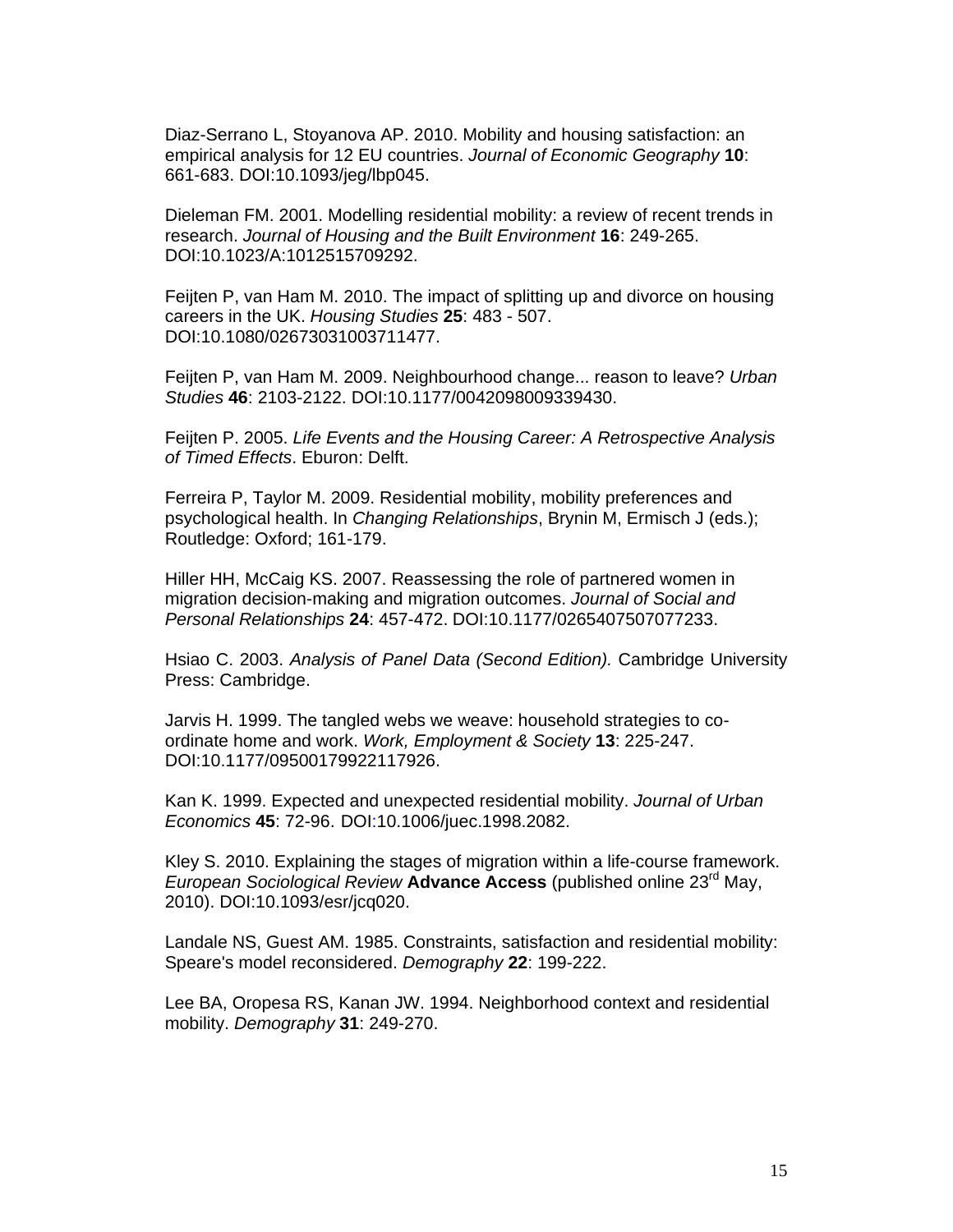Lu M. 1999. Do people move when they say they will? Inconsistencies in individual migration behavior. *Population & Environment* **20**: 467-488. DOI: 10.1023/A:1023365119874.

Lu M. 1998. Analyzing migration decisionmaking: relationships between residential satisfaction, mobility intentions, and moving behavior. *Environment and Planning A* **30**: 1473-1495. DOI:10.1068/a301473.

Mulder CH, Hooimeijer P. 1999. Residential relocations in the life course. In *Population Issues: An Interdisciplinary Focus*, Van Wissen L, Dykstra P (eds.); Plenum Press: New York; 159-186.

Rabe B, Taylor M. 2010. Residential mobility, quality of neighbourhood and life course events. *Journal of the Royal Statistical Society: Series A* **173**: 531-555. DOI:10.1111/j.1467-985X.2009.00626.x.

Rossi PH. 1955. *Why Families Move: A Study in the Social Psychology of Urban Residential Mobility*. Glencoe: Free Press.

Seavers J. 1999. Residential relocation of couples: the joint decision-making process considered. In *Migration and Gender in the Developed World*, Boyle P Halfacree K (eds.); Routledge: London; 151-171.

Sell RG, De Jong G. 1983. Deciding whether to move: mobility, wishful thinking and adjustment. *Sociology & Social Research* **67**: 146-165.

Smits J, Mulder CH, Hooimeijer P. 2003. Changing gender roles, shifting power balance and long-distance migration of couples. *Urban Studies* **40**: 603-613. DOI:10.1080/0042098032000053941.

Speare A, Goldstein S, Frey W. 1975. *Residential Mobility, Migration, and Metropolitan Change*. Ballinger Publishing: Cambridge.

Taylor MF with Brice J, Buck N, Prentice-Lane E. 2010. *British Household Panel Survey User Manual Volume A: Introduction, Technical Report and Appendices.* University of Essex: Colchester.

Van der Klis M, Mulder CH. 2008. Beyond the trailing spouse: the commuter partnership as an alternative to family migration. *Journal of Housing and the Built Environment* **23**: 1-19. DOI:10.1007/s10901-007-9096-3.

Van Ham M, Feijten P. 2008. Who wants to leave the neighbourhood? The effect of being different from the neighbourhood population on wishes to move. *Environment and Planning A* **40**: 1151-1170. DOI: 10.1068/a39179.

Wolpert J. 1965. Behavioral aspects of the decision to migrate. *Papers in Regional Science* **15**: 159-169.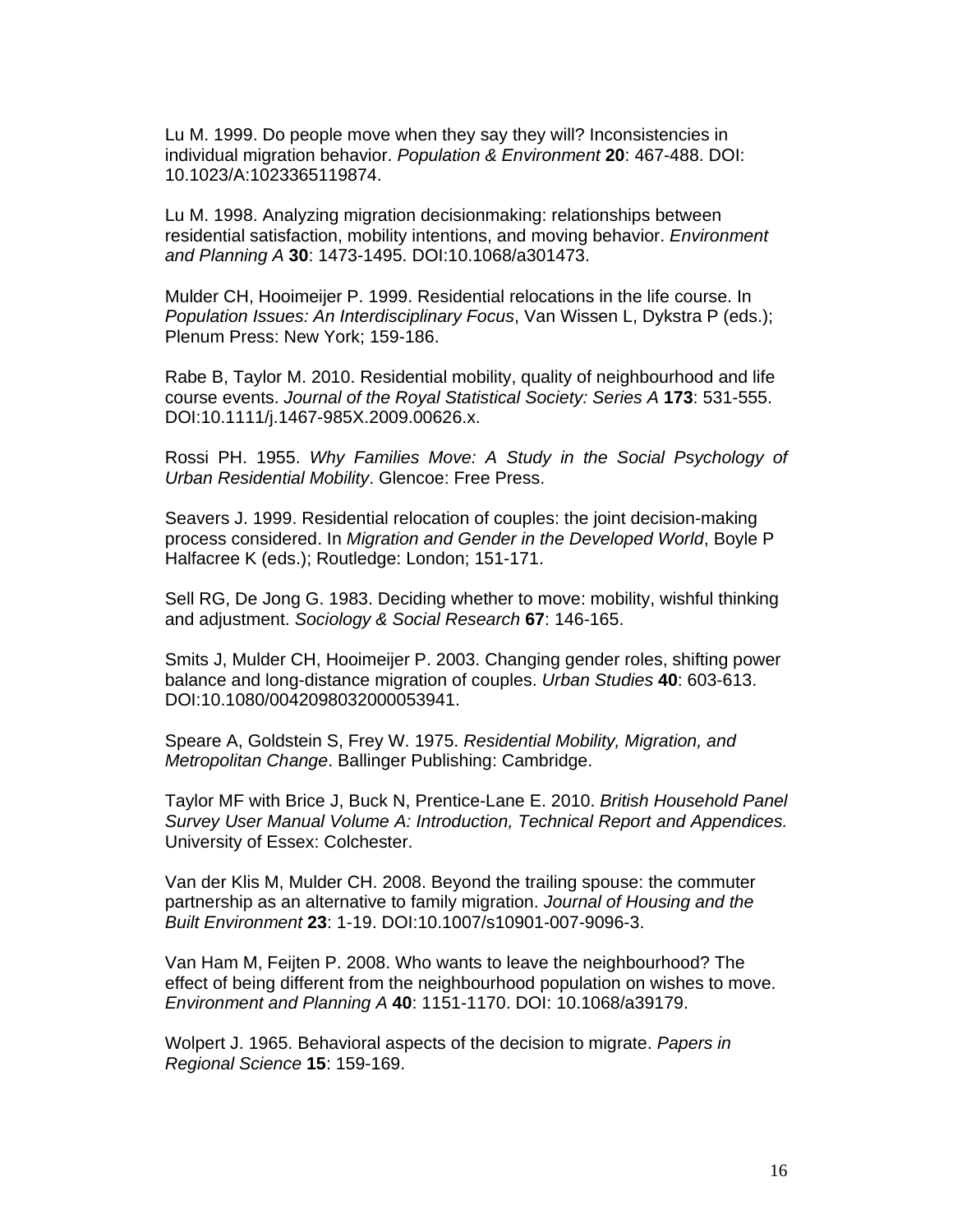| Variable                                               | N      | %         |
|--------------------------------------------------------|--------|-----------|
| Mover couple dummy (ref=no move)                       | 2,160  | 7.05      |
| Housing satisfaction (ref=both satisfied)              |        |           |
| Man dissatisfied                                       | 3,035  | 9.91      |
| Woman dissatisfied                                     | 3,691  | 12.06     |
| <b>Both dissatisfied</b>                               | 2,834  | 9.26      |
| Disliking the neighbourhood (ref=neither dislikes)     |        |           |
| Man dislikes                                           | 1,010  | 3.30      |
| Woman dislikes                                         | 1,084  | 3.54      |
| Both dislike                                           | 888    | 2.90      |
| Moving desires (ref=neither desires to move)           |        |           |
| Man desires                                            | 3,051  | 9.97      |
| Woman desires                                          | 2,799  | 9.14      |
| Both desire                                            | 6,090  | 19.89     |
| Moving expectations (ref=neither expect to move)       |        |           |
| Man expects                                            | 637    | 2.08      |
| Woman expects                                          | 698    | 2.28      |
| Both expect                                            | 2,064  | 6.74      |
| Cohabitation dummy (ref=married)                       | 4,839  | 15.80     |
| Couple type (ref=couple, no children)                  |        |           |
| Preschool children                                     | 2,669  | 8.72      |
| School age children                                    | 7,844  | 25.62     |
| Children of both ages                                  | 1,966  | 6.42      |
| Non-dependent children                                 | 3,795  | 12.40     |
| Other                                                  | 376    | 1.23      |
| Change in $n$ kids $t$ to $t+1$ (ref=no change)        |        |           |
| Increase                                               | 1,280  | 4.18      |
| Decrease                                               | 1,404  | 4.59      |
| Unknown at $t+1$                                       | 830    | 2.71      |
| Highest education level (ref=very low/none)            |        |           |
| Low (basic secondary school level)                     | 5,900  | 19.27     |
| Medium (higher school/vocational qualifications)       | 15,184 | 49.59     |
| High (degree and above)                                | 6,383  | 20.85     |
| Employment status of the couple (ref=neither employed) |        |           |
| Dual earner                                            | 16,851 | 55.04     |
| Single earner                                          | 6,995  | 22.85     |
| Change in $n$ employed $t$ to $t+1$ (ref=no change)    |        |           |
| Increase                                               | 1,430  | 4.67      |
| Decrease                                               | 1,895  | 6.19      |
| Unknown at $t+1$                                       | 1,383  | 4.52      |
| Housing tenure (ref=homeowner)                         |        |           |
| Social renter                                          | 3,890  | 12.71     |
| Private renter                                         | 1,741  | 5.69      |
| Longest duration of stay in years (ref=0-1)            |        |           |
| $2 - 5$                                                | 6,008  | 19.62     |
| $6 - 10$                                               | 3,348  | 10.94     |
| $11 - 20$                                              | 4,030  | 13.16     |
| $21 - 40$                                              | 3,011  | 9.83      |
| $>40$                                                  | 619    | 2.02      |
| Unknown                                                | 9,229  | 30.14     |
| <b>Continuous variables</b>                            | Mean   | Std. Dev. |
| Highest age                                            | 49.36  | 15.05     |
| Real household income(£)/10,000                        | 3.42   | 2.45      |
| Roomstress (n people/n rooms)                          | 0.67   | 0.30      |

**Table 1.** Variable summary statistics (total N=30,617 couple-years)

*Source:* BHPS (own calculations)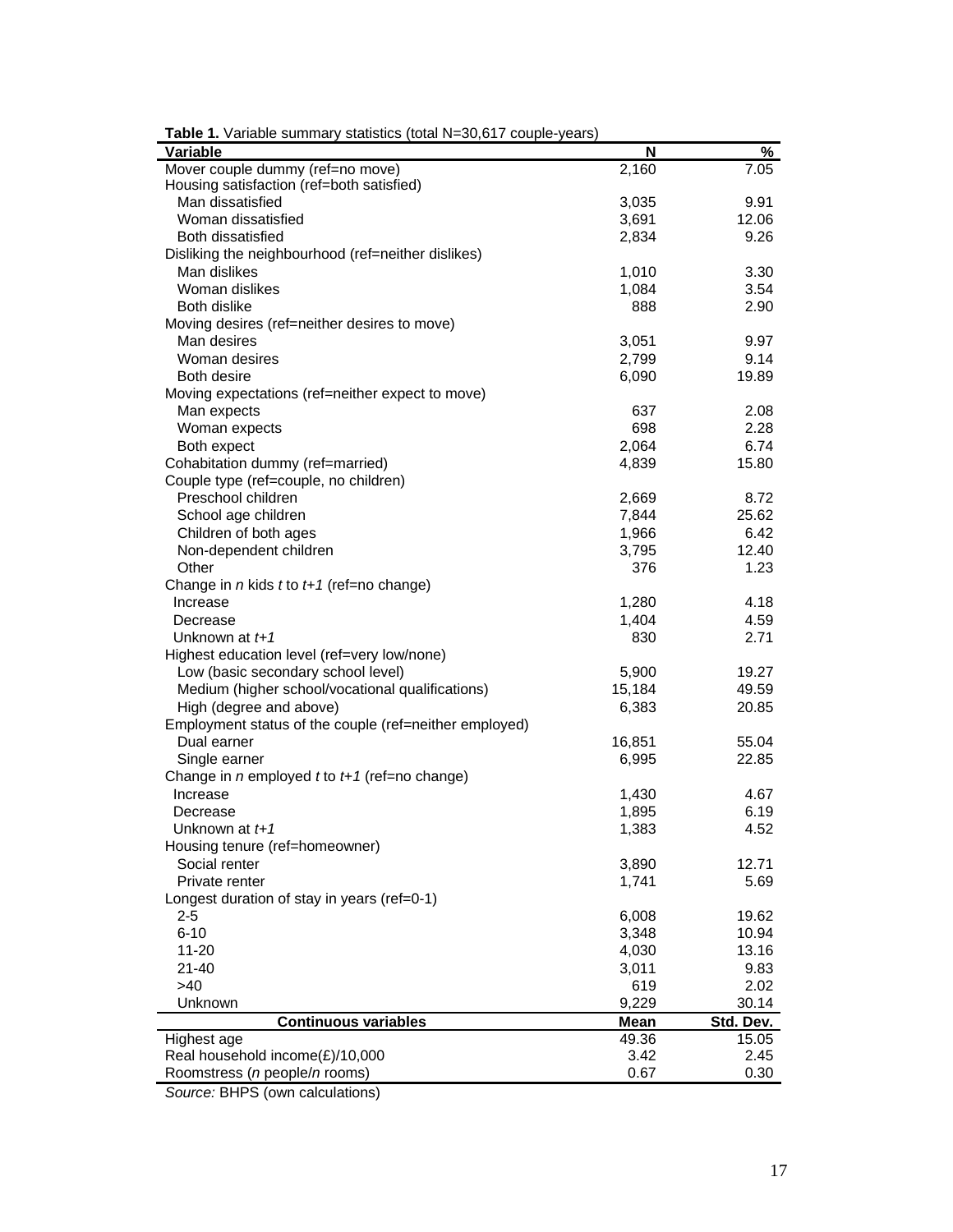

 **Figure 1.** Partner (dis)agreement in moving desires by age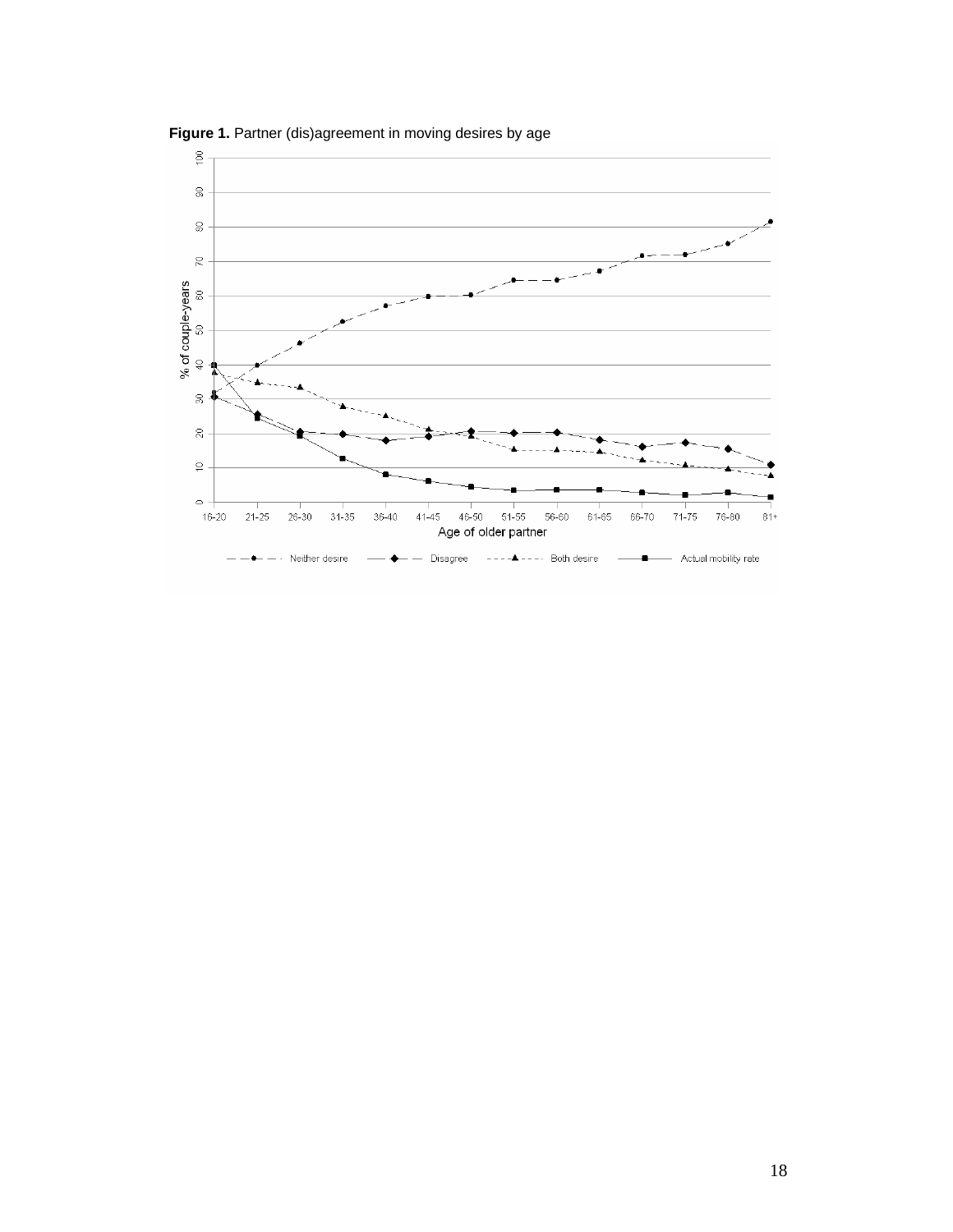|                                 | Couple characteristic (row %)<br>Moving desires of the couple |                        |                 |                    |               |  |
|---------------------------------|---------------------------------------------------------------|------------------------|-----------------|--------------------|---------------|--|
|                                 |                                                               | <b>Neither desires</b> | <b>Disagree</b> | <b>Both desire</b> | couple-years) |  |
| Age gap (years)                 | $0 - 2$                                                       | 62.40                  | 18.94           | 18.66              | 14,360        |  |
|                                 | $3-5$                                                         | 61.13                  | 18.47           | 20.40              | 9,146         |  |
|                                 | $6 - 10$                                                      | 57.82                  | 20.63           | 21.55              | 5,225         |  |
|                                 | $11 - 20$                                                     | 58.35                  | 18.73           | 22.92              | 1,671         |  |
|                                 | >21                                                           | 60.00                  | 23.26           | 16.74              | 215           |  |
| <b>Ethnic mix</b>               | Homogenous                                                    | 61.20                  | 18.98           | 19.82              | 30,093        |  |
|                                 | Mixed                                                         | 49.81                  | 26.15           | 24.05              | 524           |  |
| <b>Education level</b>          | No gap                                                        | 61.22                  | 18.77           | 20.02              | 13,044        |  |
| gap                             | Small gap                                                     | 61.57                  | 18.63           | 19.80              | 12,314        |  |
|                                 | Large gap                                                     | 58.61                  | 20.83           | 20.55              | 3,936         |  |
|                                 | Very large gap                                                | 65.65                  | 16.96           | 17.39              | 230           |  |
|                                 | <b>Unknown</b>                                                | 59.65                  | 22.78           | 17.57              | 1,093         |  |
| <b>Employment</b>               | Dual earner                                                   | 58.89                  | 19.56           | 21.55              | 16,851        |  |
| status                          | Single earner                                                 | 58.81                  | 20.20           | 20.99              | 6,995         |  |
|                                 | No earner                                                     | 68.53                  | 16.85           | 14.62              | 6,771         |  |
| <b>Housing</b>                  | Both satisfied                                                | 72.76                  | 16.61           | 10.62              | 21,057        |  |
| satisfaction                    | Disagree                                                      | 42.52                  | 26.08           | 31.40              | 6,726         |  |
|                                 | Both dissatisfied                                             | 17.47                  | 21.10           | 61.43              | 2,834         |  |
| <b>Liking the</b>               | Both like                                                     | 67.01                  | 18.46           | 14.53              | 27,635        |  |
| neighbourhood                   | Disagree                                                      | 7.35                   | 34.43           | 58.21              | 2,094         |  |
|                                 | Both dislike                                                  | 0.68                   | 3.04            | 96.28              | 888           |  |
| Total (100% and n couple-years) |                                                               |                        |                 |                    | 30,617        |  |

**Table 2.** Partner similarity and (dis)agreement on whether moving is desirable

All bivariate associations have Pearson's chi<sup>2</sup> p <0.01 *Source:* BHPS (own calculations)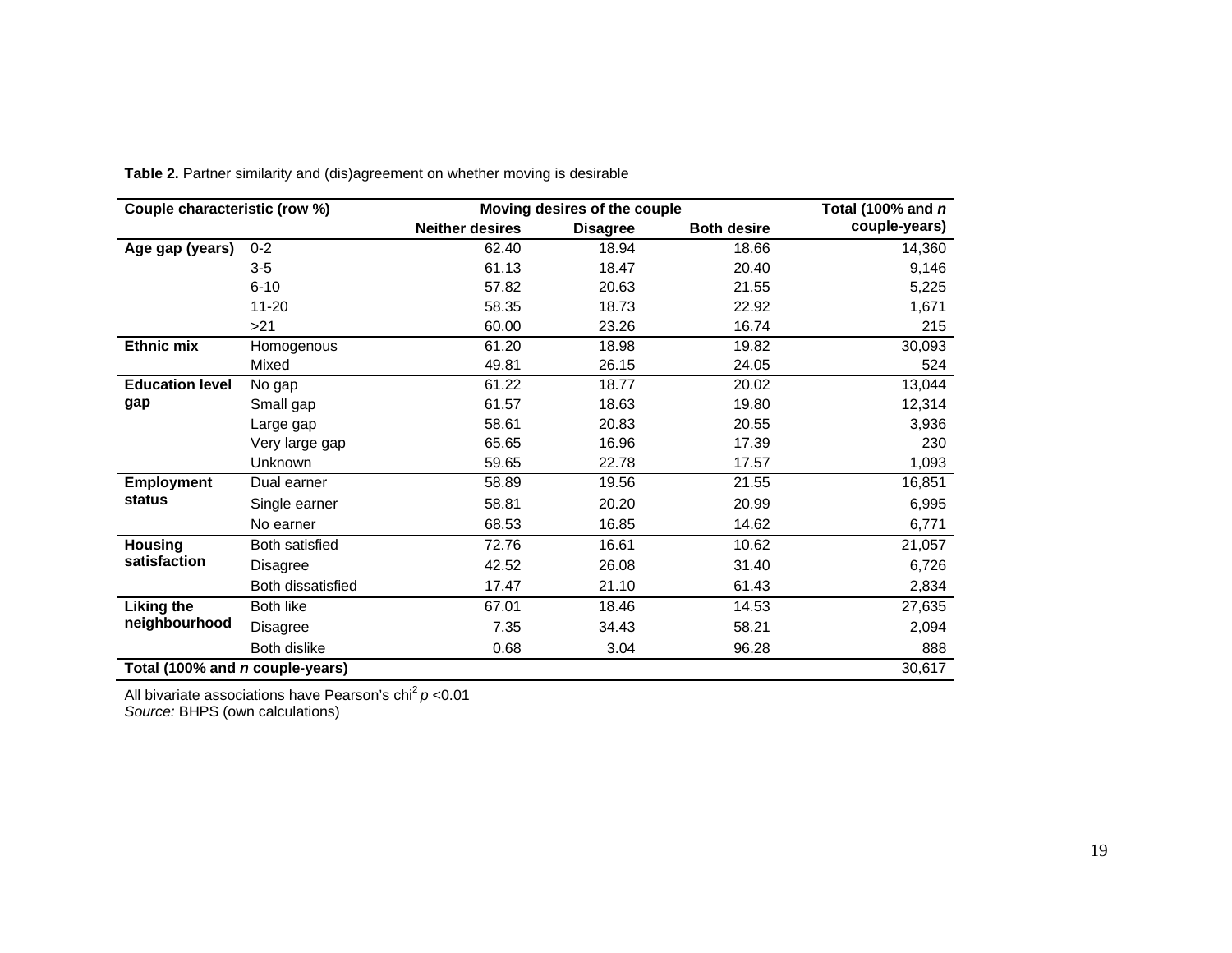| Couple characteristic (row %) |                        | Moving desires of the couple | Total (100% and                        |                    |                 |
|-------------------------------|------------------------|------------------------------|----------------------------------------|--------------------|-----------------|
|                               |                        | <b>Neither desires</b>       | <b>Disagree</b>                        | <b>Both desire</b> | n couple-years) |
| <b>Marital status</b>         | Married                | 63.81                        | 18.43                                  | 17.76              | 25,778          |
|                               | Cohabiting             | 46.06                        | 22.71                                  | 31.23              | 4,839           |
| Couple's                      | Couple only            | 64.36                        | 18.10                                  | 17.54              | 13,967          |
| household type                | Preschool children     | 52.12                        | 18.70                                  | 29.19              | 2,669           |
|                               | School age children    | 59.54                        | 19.31                                  | 21.15              | 7,844           |
|                               | Children of both ages  | 55.14                        | 21.31                                  | 23.55              | 1,966           |
|                               | Non-dependent children | 63.11                        | 20.58                                  | 16.31              | 3.795           |
|                               | Other                  | 39.36                        | 28.72                                  | 31.91              | 376             |
| <b>Housing tenure</b>         | Homeowner              | 63.91                        | 18.55                                  | 17.54              | 24,986          |
|                               | Social renter          | 48.51                        | 21.59                                  | 29.90              | 3,890           |
|                               | Private renter         | 47.16                        | 21.54                                  | 31.30              | 1,741           |
|                               |                        |                              | Total (100% and <i>n</i> couple-years) |                    | 30,617          |

**Table 3.** Shared commitments and (dis)agreement on whether moving is desirable

All bivariate associations have Pearson's chi<sup>2</sup> *p* <0.01

*Source:* BHPS (own calculations)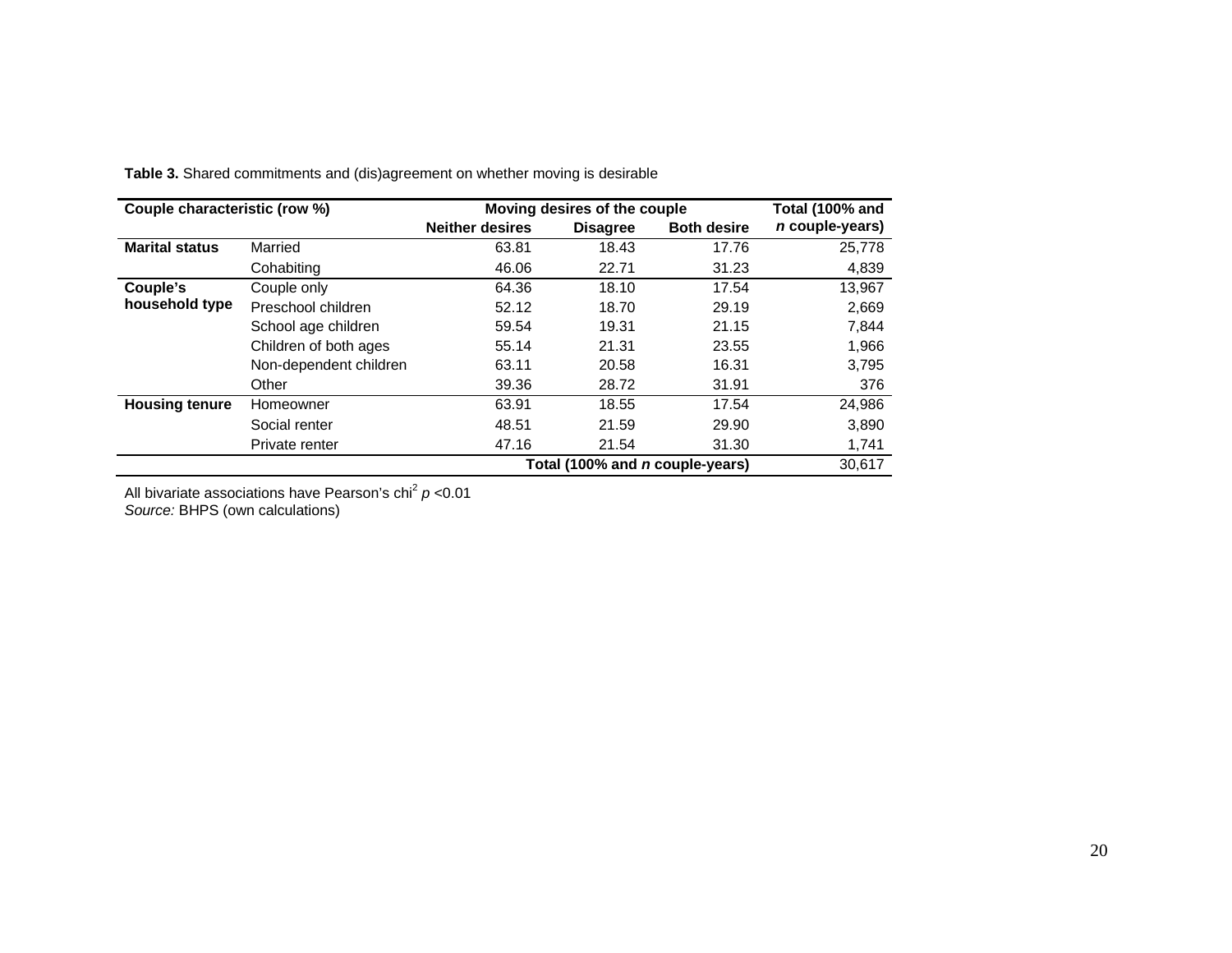| Moving desires at t |                 | Subsequent couple moving behaviour t to t+1 |        |                       |  |  |  |  |
|---------------------|-----------------|---------------------------------------------|--------|-----------------------|--|--|--|--|
|                     |                 | <b>Stayer</b>                               | Mover  | Total (100% and $n$ ) |  |  |  |  |
| <b>Individual</b>   | No male desire  | 96.71                                       | 3.29   | 21,476                |  |  |  |  |
| level               | Male desire     | 84.10                                       | 15.90  | 9.141                 |  |  |  |  |
| analysis<br>Total   | 28.457          | 2.160                                       | 30.617 |                       |  |  |  |  |
| Couple              | Neither desires | 97.29                                       | 2.71   | 18,677                |  |  |  |  |
| level               | Man desires     | 92.43                                       | 7.57   | 3.051                 |  |  |  |  |
| analysis            | Woman desires   | 92.82                                       | 7.18   | 2,799                 |  |  |  |  |
|                     | Both desire     | 79.93                                       | 20.07  | 6,090                 |  |  |  |  |
|                     | Total           | 28,457                                      | 2,160  | 30,617                |  |  |  |  |

**Table 4.** Moving desires and the subsequent moving behaviour of couples

All bivariate associations have Pearson's chi<sup>2</sup> *p* <0.01

*Source:* BHPS (own calculations)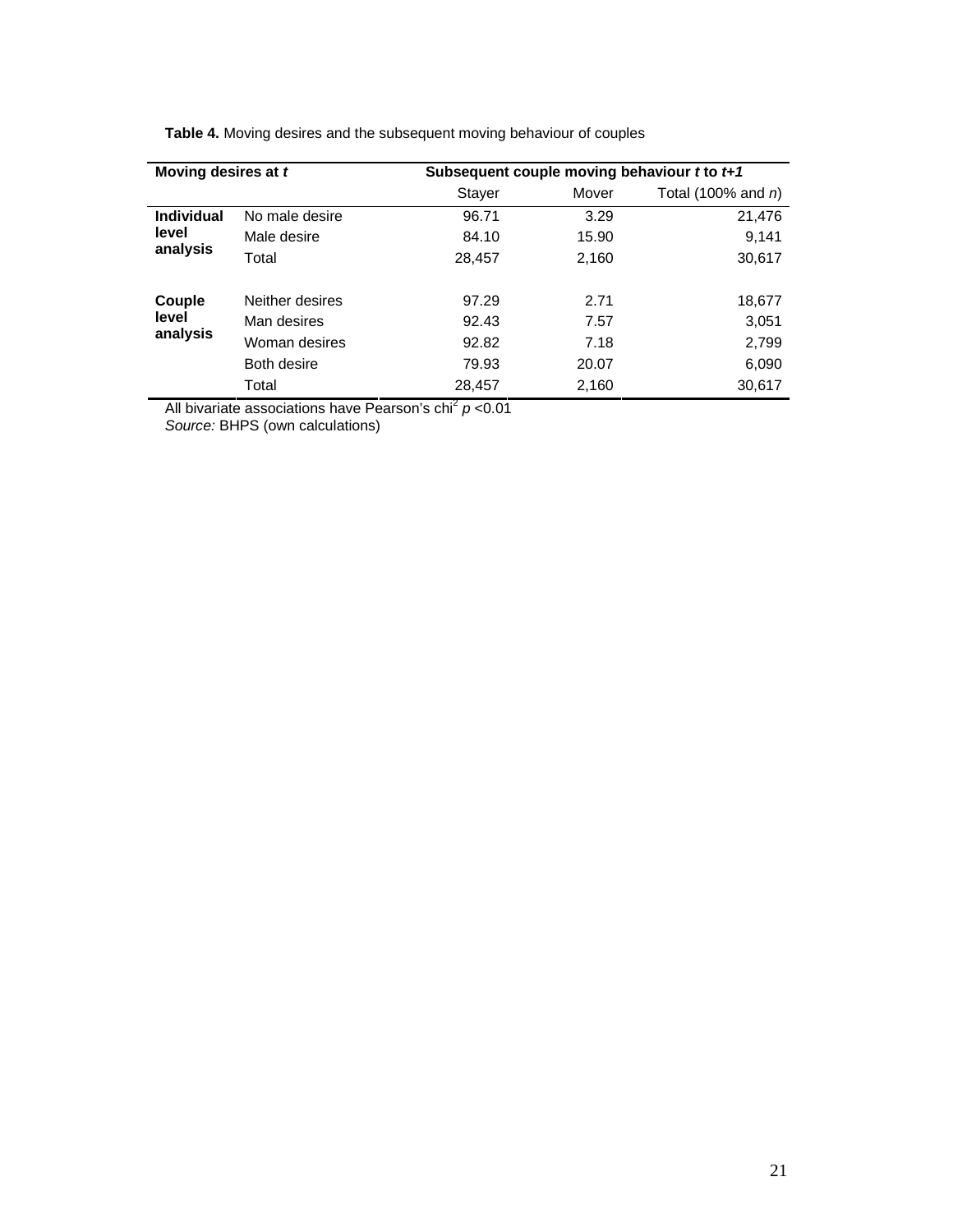**Table 5.** Panel logistic regression models of the annual moving propensity of couples between *t* and *t+1* 

| Variable (observed at wave t)             | Model 1    |                                    | Model 2     |                                    | Model 3    |       | Model 4     |       | Model 5     |       |
|-------------------------------------------|------------|------------------------------------|-------------|------------------------------------|------------|-------|-------------|-------|-------------|-------|
|                                           | Coeff.     | $\overline{\mathsf{S}.\mathsf{E}}$ | Coeff.      | $\overline{\mathsf{S}.\mathsf{E}}$ | Coeff.     | S.E.  | Coeff.      | S.E.  | Coeff.      | S.E.  |
| Housing satisfaction (ref=both satisfied) |            |                                    |             |                                    |            |       |             |       |             |       |
| Man dissatisfied                          | $0.977***$ | 0.081                              | $0.690***$  | 0.079                              |            |       |             |       | $0.226**$   | 0.092 |
| Woman dissatisfied                        | 1.033***   | 0.074                              | $0.790***$  | 0.073                              |            |       |             |       | $0.308***$  | 0.085 |
| Both dissatisfied                         | $1.751***$ | 0.078                              | $1.100***$  | 0.077                              |            |       |             |       | 0.130       | 0.091 |
| Dislike neighbourhood (ref=both like)     |            |                                    |             |                                    |            |       |             |       |             |       |
| Man dislikes                              | $0.460***$ | 0.120                              | $0.410***$  | 0.117                              |            |       |             |       | $-0.122$    | 0.135 |
| Woman dislikes                            | $0.649***$ | 0.111                              | $0.620***$  | 0.106                              |            |       |             |       | 0.068       | 0.124 |
| <b>Both dislike</b>                       | $0.953***$ | 0.115                              | 0.968***    | 0.109                              |            |       |             |       | $-0.081$    | 0.127 |
| Desire to move (ref=neither desire)       |            |                                    |             |                                    |            |       |             |       |             |       |
| Man desires                               |            |                                    |             |                                    | $0.756***$ | 0.098 | $0.646***$  | 0.098 | $0.629***$  | 0.100 |
| Woman desires                             |            |                                    |             |                                    | $0.475***$ | 0.104 | $0.386***$  | 0.105 | $0.322**$   | 0.108 |
| Both desire                               |            |                                    |             |                                    | $0.969***$ | 0.077 | $0.879***$  | 0.077 | $0.825***$  | 0.083 |
| Expect to move (ref=neither expect)       |            |                                    |             |                                    |            |       |             |       |             |       |
| Man expects                               |            |                                    |             |                                    | 1.817***   | 0.125 | $1.417***$  | 0.127 | $1.414***$  | 0.128 |
| Woman expects                             |            |                                    |             |                                    | $2.120***$ | 0.115 | 1.738***    | 0.116 | 1.720***    | 0.117 |
| Both expect                               |            |                                    |             |                                    | 3.735***   | 0.085 | $3.200***$  | 0.084 | $3.197***$  | 0.084 |
| Highest age                               |            |                                    | $-0.033***$ | 0.003                              |            |       | $-0.024***$ | 0.003 | $-0.024***$ | 0.003 |
| Cohabit (ref=married)                     |            |                                    | $-0.022$    | 0.067                              |            |       | $-0.179**$  | 0.078 | $-0.181**$  | 0.078 |
| Couple type (ref=couple, no children)     |            |                                    |             |                                    |            |       |             |       |             |       |
| Preschool chidren                         |            |                                    | $-0.231**$  | 0.084                              |            |       | $-0.111$    | 0.099 | $-0.121$    | 0.099 |
| School age children                       |            |                                    | $-0.753***$ | 0.081                              |            |       | $-0.499***$ | 0.091 | $-0.513***$ | 0.091 |
| Children of both ages                     |            |                                    | $-0.657***$ | 0.110                              |            |       | $-0.261**$  | 0.125 | $-0.266**$  | 0.125 |
| Non-dependent children                    |            |                                    | $-0.634***$ | 0.115                              |            |       | $-0.360**$  | 0.125 | $-0.361**$  | 0.125 |
| Other                                     |            |                                    | $0.336**$   | 0.169                              |            |       | $-0.146$    | 0.201 | $-0.158$    | 0.202 |
| Change in n children (ref=no change)      |            |                                    |             |                                    |            |       |             |       |             |       |
| Increased at $t+1$                        |            |                                    | 0.170       | 0.096                              |            |       | $-0.046$    | 0.114 | $-0.049$    | 0.115 |
| Decreased at $t+1$                        |            |                                    | $-0.080$    | 0.143                              |            |       | 0.010       | 0.162 | 0.009       | 0.162 |
| Unknown at $t+1$                          |            |                                    | 2.075***    | 0.204                              |            |       | 1.975***    | 0.231 | 1.987***    | 0.231 |
| Highest education level (ref=very low)    |            |                                    |             |                                    |            |       |             |       |             |       |
| Low                                       |            |                                    | 0.206       | 0.122                              |            |       | 0.089       | 0.132 | 0.085       | 0.132 |
| Medium                                    |            |                                    | 0.131       | 0.117                              |            |       | $-0.088$    | 0.126 | $-0.098$    | 0.126 |
| High                                      |            |                                    | $0.378**$   | 0.128                              |            |       | $-0.081$    | 0.140 | $-0.090$    | 0.140 |